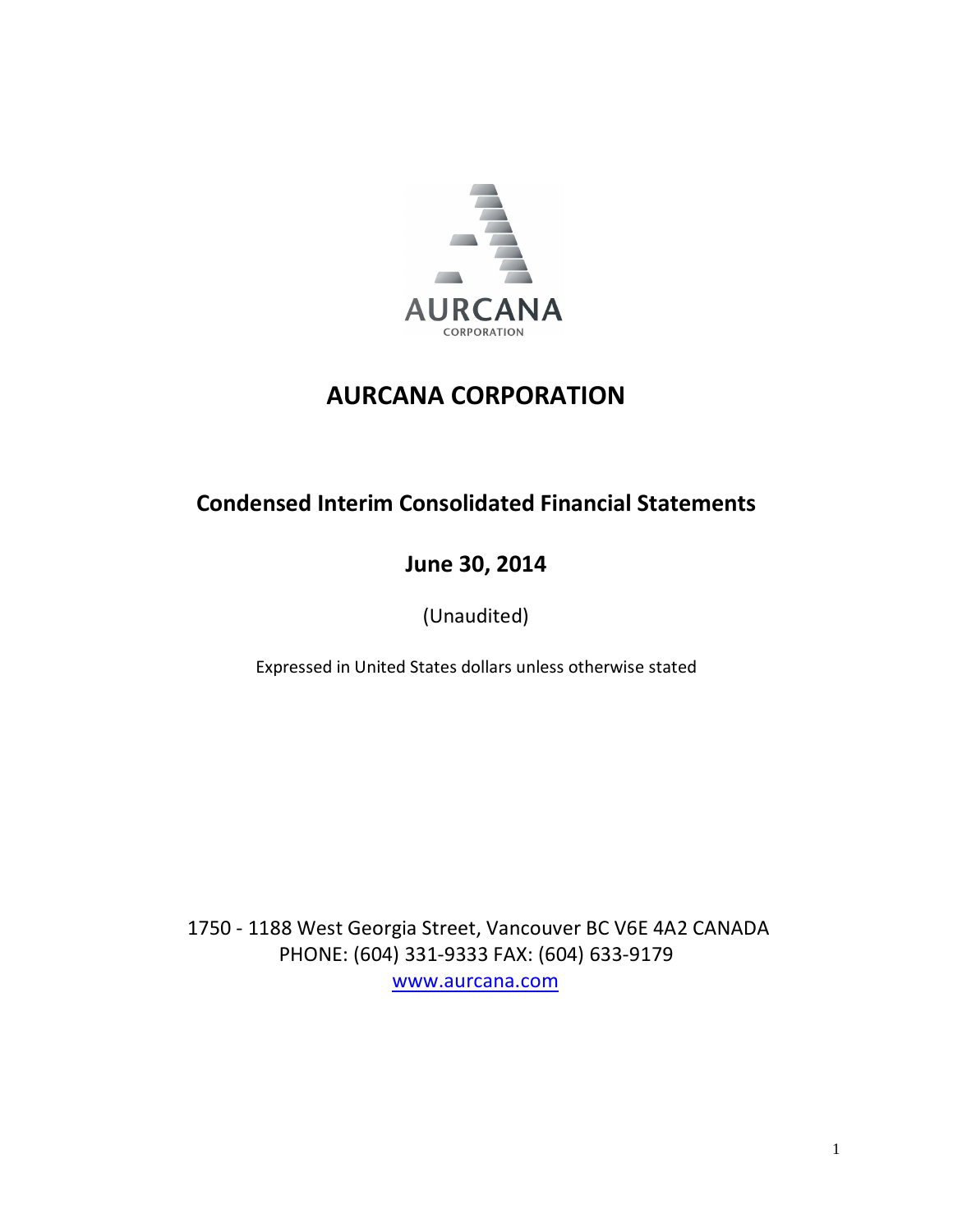#### NOTICE TO READER

The accompanying unaudited condensed interim consolidated financial statements of the Company for the six months ended June 30, 2014 have been prepared by and are the responsibility of management in accordance with International Financial Reporting Standards applicable to unaudited condensed interim consolidated financial reporting.

The Company's independent auditor has not audited or performed a review of these financial statements, in accordance with standards established by the Canadian Institute of Chartered Accountant for a review of unaudited consolidated condensed interim financial statements by an entity's auditor.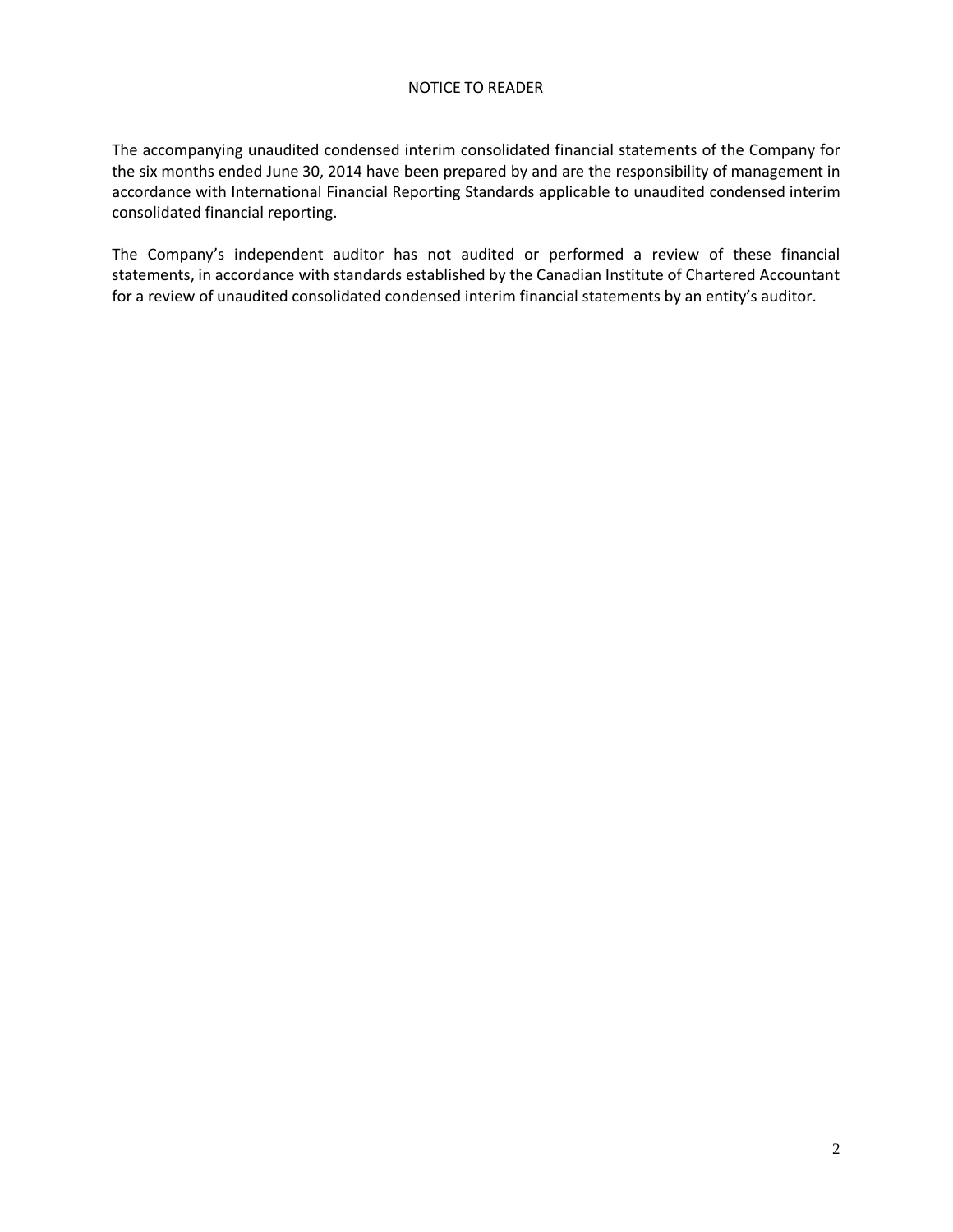#### **Condensed Interim Consolidated Statements of Financial Position**

|                                                           | <b>Notes</b>   |      | June 30<br>2014      | December 31<br>2013         |
|-----------------------------------------------------------|----------------|------|----------------------|-----------------------------|
|                                                           |                |      |                      |                             |
| Assets                                                    |                |      |                      |                             |
| <b>Current assets</b>                                     |                |      |                      |                             |
| Cash and cash equivalents                                 |                | 17 S | 3,440,610            | \$20,277,510                |
| Trade and other receivables                               | 3              |      | 4,325,932            | 2,130,151                   |
| Inventories                                               | 4              |      | 4,943,328            | 6,070,263                   |
| Prepaid expenses and advances                             |                |      | 802,649              | 713,039                     |
| Assets held for sale                                      | 6              |      | 4,980,000            |                             |
|                                                           |                |      | 18,492,519           | 29,190,963                  |
| <b>Non Current assets</b>                                 |                |      |                      |                             |
| Property, plant and equipment                             | 5              |      | 68,812,147           | 69,965,516                  |
| <b>Mineral Properties</b>                                 | $\overline{7}$ |      | 19,011,885           | 19,050,541                  |
| Deferred tax asset                                        |                |      | 5,593,316            | 5,632,765                   |
| Long term deposits                                        |                |      | 104,143              | 227,902                     |
|                                                           |                |      |                      | \$112,014,010 \$124,067,687 |
|                                                           |                |      |                      |                             |
| <b>Liabilities</b>                                        |                |      |                      |                             |
| <b>Current liabilities</b>                                |                |      |                      |                             |
| Accounts payable and accrued liabilities                  | 8              |      | \$16,961,991         | \$15,333,058                |
| Current portion of long-term debt                         | 9              |      | 992,238              | 2,782,667                   |
| Current portion of borrowings                             | 10             |      | 8,743,267            | 14,817,219                  |
|                                                           |                |      | 26,697,496           | 32,932,944                  |
| <b>Non Current liabilities</b>                            |                |      |                      |                             |
| Long-term debt                                            | 9              |      | 172,425              | 2,457,737                   |
| <b>Borrowings</b>                                         | 10             |      | 26,667,478           | 26,999,441                  |
| Derivative liability                                      | 11             |      | 3, 147, 272          | 10,932,524                  |
| Deferred tax liability                                    |                |      | 7,191,541            | 7,624,990                   |
| Provision for environmental rehabilitation                | 12             |      | 1,831,422            | 1,716,965                   |
|                                                           |                |      | 65,707,634           | 82,664,601                  |
|                                                           |                |      |                      |                             |
|                                                           |                |      |                      |                             |
| Equity                                                    | 13             |      |                      |                             |
| Share capital                                             |                |      | 182, 173, 235        | 168,678,333                 |
| Contributed surplus                                       |                |      | 33,916,107           | 32,329,060                  |
| Accumulated other comprehensive (income) loss             |                |      | 461,961              | (1,295,529)                 |
| Deficit                                                   |                |      | (170, 289, 754)      | (158, 354, 262)             |
| Total equity attributable to equity holders of the parent |                |      | 46,261,549<br>44,827 | 41,357,602                  |
| <b>Non-controlling interest</b><br><b>Total equity</b>    | 14             |      |                      | 45,484                      |
|                                                           |                |      | 46,306,376           | 41,403,086                  |
|                                                           |                |      | \$112,014,010        | \$124,067,687               |

**(Unaudited and expressed in United States dollars, unless otherwise stated)**

Nature of Operations and Going concern (Note 1) Commitments and contingencies (Note 16) Subsequent events (Note 23)

*See accompanying notes to these condensed interim consolidated financial statements.*

Approved on behalf of the Board of Directors:

*"Robert J. Tweedy" "Adrian Aguirre"* 

*Director Director*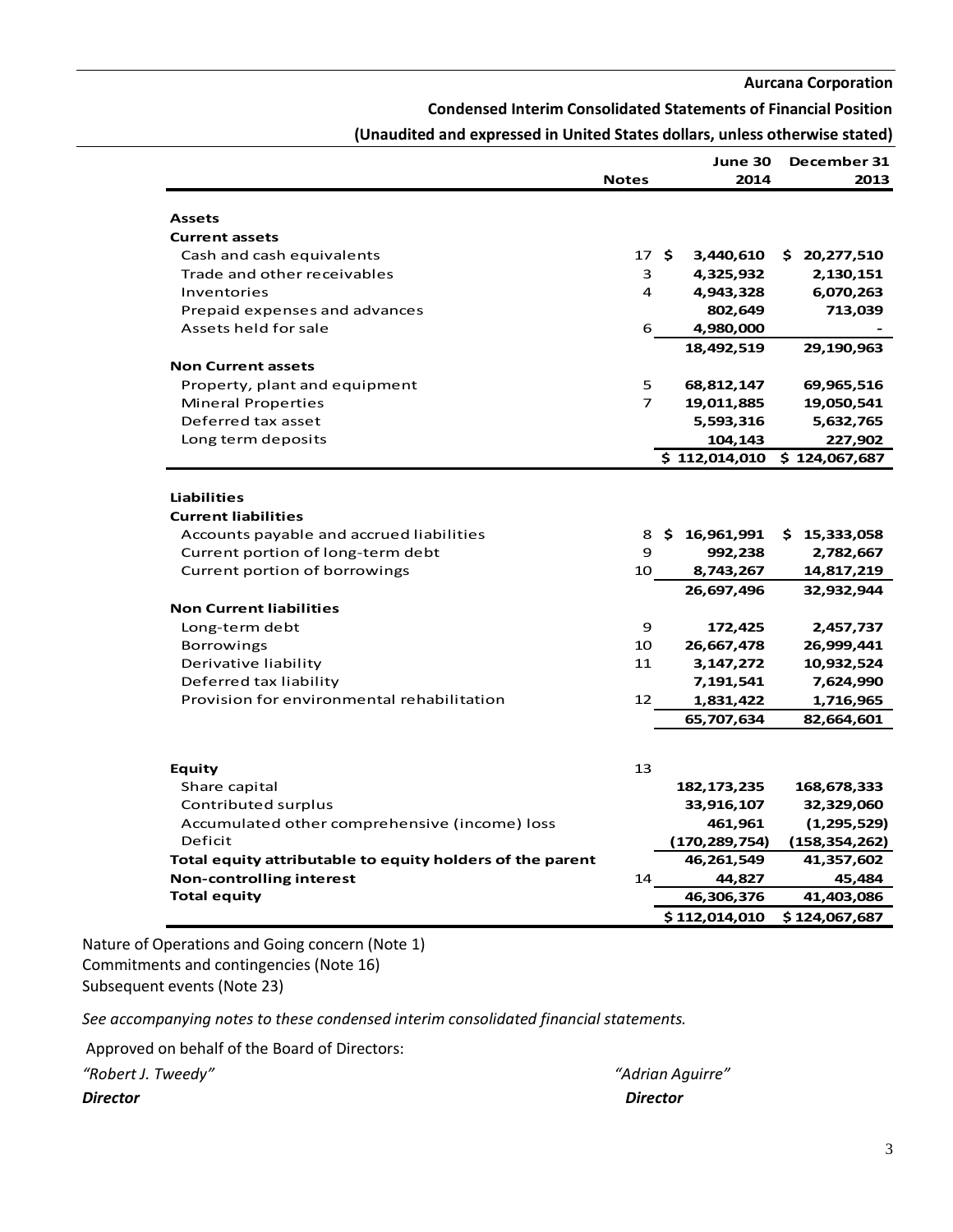## **Condensed interim Consolidated Statements of Comprehensive Income**

# **(Unaudited and expressed in United States dollars, unless otherwise stated)**

| <b>Notes</b><br>2014<br>2014<br>2013<br>2013<br><b>Revenues</b><br>\$<br>9,241,156<br>\$.<br>11,337,026<br>22,286,936<br>\$<br>24,098,837<br>Mining operations<br>S.<br>19<br><b>Costs of sales</b><br>10,623,985<br>8,785,926<br>20,309,065<br>16,754,458<br>(1, 382, 829)<br>1,977,871<br>Earnings (loss) from mine operations<br>2,551,101<br>7,344,379<br>Other items<br>20<br>Administrative costs<br>782,257<br>1,268,054<br>2,530,764<br>1,525,504<br>297,307<br>21<br>1,634,984<br>252,082<br>4,382,357<br>Financing expense and others<br>Stock-based compensation<br>13<br>91,249<br>496,484<br>220,011<br>2,259,448<br>Shafter mine Care & Mainteinance cost<br>123,418<br>1,032,900<br>Foreign exchange (income) loss<br>(502, 629)<br>5,130<br>1,787,962<br>238,851<br>Change in fair value of derivatives<br>11<br>(943, 697)<br>(949, 721)<br>Cost of Orion Ioan restructure and offtake agreement<br>cancellation<br>10<br>5,592,399<br>5,592,399<br>Other expenses (income)<br>4,850<br>15,972<br>57,729<br>31,908<br>6,782,831<br>2,037,722<br>13,649,141<br>5,358,278<br>Income (loss) before income taxes<br>(8, 165, 660)<br>513,379<br>(11,671,270)<br>1,986,101<br>(231, 605)<br>51,323<br>603,678<br>968,135<br>Current Income tax expense<br>207,367<br>(494,518)<br>(338,799)<br>371,540<br>Deferred income tax expense (benefit)<br>\$<br>$(7,439,537)$ \$<br>\$(11,936,149)<br>Net income (loss) for the period<br>254,689<br>646,426<br>Items of other comprehensive income<br>Items of other comrehensive income that may be<br>reclassified subsequently to net income (loss):<br>Currency translation adjustment<br>(91, 359)<br>(265,562)<br>1,757,490<br>\$.<br>Comprehensive income (loss) for the period<br>(7,530,896) \$<br>(10, 873)<br>\$ (10, 178, 659) \$<br>303,070<br>Total net income (loss) attributable to:<br>(657)<br>4,848<br>Non-controlling interest<br>(2,502)<br>850<br>(11, 935, 492)<br>Equity holders of the Company<br>(7,437,035)<br>253,839<br>641,578<br>Ś<br>(7,439,537)<br>254,689<br>\$(11,936,149)<br>S.<br>646,426<br>Total comprehensive income (loss) attributable to:<br>Non-controlling interest<br>(2,502)<br>850<br>(657)<br>4,848<br>Equity holders of the Company<br>(7,528,394)<br>(11, 723)<br>(10, 178, 002)<br>(40, 889)<br>\$<br>\$(10, 178, 659)<br>(7,530,896)<br>(10, 873)<br>(36,041)<br>Weighted average number of shares – basic<br>64,210,249<br>58,399,667<br>69,944,224<br>58,405,558<br>Weighted average number of shares - diluted<br>69,944,224<br>58,673,008<br>64,210,249<br>60,564,805<br>Net income (loss) per share - basic & diluted<br>\$<br>$(0.11)$ \$<br>$(0.19)$ \$<br>\$<br>0.01<br>Basic<br>\$<br>\$<br>$(0.11)$ \$<br>$(0.19)$ \$<br>0.01<br><b>Diluted</b> |  | Three months ended June 30, |  | Six months ended June 30, |  |  |  |  |
|----------------------------------------------------------------------------------------------------------------------------------------------------------------------------------------------------------------------------------------------------------------------------------------------------------------------------------------------------------------------------------------------------------------------------------------------------------------------------------------------------------------------------------------------------------------------------------------------------------------------------------------------------------------------------------------------------------------------------------------------------------------------------------------------------------------------------------------------------------------------------------------------------------------------------------------------------------------------------------------------------------------------------------------------------------------------------------------------------------------------------------------------------------------------------------------------------------------------------------------------------------------------------------------------------------------------------------------------------------------------------------------------------------------------------------------------------------------------------------------------------------------------------------------------------------------------------------------------------------------------------------------------------------------------------------------------------------------------------------------------------------------------------------------------------------------------------------------------------------------------------------------------------------------------------------------------------------------------------------------------------------------------------------------------------------------------------------------------------------------------------------------------------------------------------------------------------------------------------------------------------------------------------------------------------------------------------------------------------------------------------------------------------------------------------------------------------------------------------------------------------------------------------------------------------------------------------------------------------------------------------------------------------------------------------------------------------------------------------------------------------------------------|--|-----------------------------|--|---------------------------|--|--|--|--|
|                                                                                                                                                                                                                                                                                                                                                                                                                                                                                                                                                                                                                                                                                                                                                                                                                                                                                                                                                                                                                                                                                                                                                                                                                                                                                                                                                                                                                                                                                                                                                                                                                                                                                                                                                                                                                                                                                                                                                                                                                                                                                                                                                                                                                                                                                                                                                                                                                                                                                                                                                                                                                                                                                                                                                                      |  |                             |  |                           |  |  |  |  |
|                                                                                                                                                                                                                                                                                                                                                                                                                                                                                                                                                                                                                                                                                                                                                                                                                                                                                                                                                                                                                                                                                                                                                                                                                                                                                                                                                                                                                                                                                                                                                                                                                                                                                                                                                                                                                                                                                                                                                                                                                                                                                                                                                                                                                                                                                                                                                                                                                                                                                                                                                                                                                                                                                                                                                                      |  |                             |  |                           |  |  |  |  |
|                                                                                                                                                                                                                                                                                                                                                                                                                                                                                                                                                                                                                                                                                                                                                                                                                                                                                                                                                                                                                                                                                                                                                                                                                                                                                                                                                                                                                                                                                                                                                                                                                                                                                                                                                                                                                                                                                                                                                                                                                                                                                                                                                                                                                                                                                                                                                                                                                                                                                                                                                                                                                                                                                                                                                                      |  |                             |  |                           |  |  |  |  |
|                                                                                                                                                                                                                                                                                                                                                                                                                                                                                                                                                                                                                                                                                                                                                                                                                                                                                                                                                                                                                                                                                                                                                                                                                                                                                                                                                                                                                                                                                                                                                                                                                                                                                                                                                                                                                                                                                                                                                                                                                                                                                                                                                                                                                                                                                                                                                                                                                                                                                                                                                                                                                                                                                                                                                                      |  |                             |  |                           |  |  |  |  |
|                                                                                                                                                                                                                                                                                                                                                                                                                                                                                                                                                                                                                                                                                                                                                                                                                                                                                                                                                                                                                                                                                                                                                                                                                                                                                                                                                                                                                                                                                                                                                                                                                                                                                                                                                                                                                                                                                                                                                                                                                                                                                                                                                                                                                                                                                                                                                                                                                                                                                                                                                                                                                                                                                                                                                                      |  |                             |  |                           |  |  |  |  |
|                                                                                                                                                                                                                                                                                                                                                                                                                                                                                                                                                                                                                                                                                                                                                                                                                                                                                                                                                                                                                                                                                                                                                                                                                                                                                                                                                                                                                                                                                                                                                                                                                                                                                                                                                                                                                                                                                                                                                                                                                                                                                                                                                                                                                                                                                                                                                                                                                                                                                                                                                                                                                                                                                                                                                                      |  |                             |  |                           |  |  |  |  |
|                                                                                                                                                                                                                                                                                                                                                                                                                                                                                                                                                                                                                                                                                                                                                                                                                                                                                                                                                                                                                                                                                                                                                                                                                                                                                                                                                                                                                                                                                                                                                                                                                                                                                                                                                                                                                                                                                                                                                                                                                                                                                                                                                                                                                                                                                                                                                                                                                                                                                                                                                                                                                                                                                                                                                                      |  |                             |  |                           |  |  |  |  |
|                                                                                                                                                                                                                                                                                                                                                                                                                                                                                                                                                                                                                                                                                                                                                                                                                                                                                                                                                                                                                                                                                                                                                                                                                                                                                                                                                                                                                                                                                                                                                                                                                                                                                                                                                                                                                                                                                                                                                                                                                                                                                                                                                                                                                                                                                                                                                                                                                                                                                                                                                                                                                                                                                                                                                                      |  |                             |  |                           |  |  |  |  |
|                                                                                                                                                                                                                                                                                                                                                                                                                                                                                                                                                                                                                                                                                                                                                                                                                                                                                                                                                                                                                                                                                                                                                                                                                                                                                                                                                                                                                                                                                                                                                                                                                                                                                                                                                                                                                                                                                                                                                                                                                                                                                                                                                                                                                                                                                                                                                                                                                                                                                                                                                                                                                                                                                                                                                                      |  |                             |  |                           |  |  |  |  |
|                                                                                                                                                                                                                                                                                                                                                                                                                                                                                                                                                                                                                                                                                                                                                                                                                                                                                                                                                                                                                                                                                                                                                                                                                                                                                                                                                                                                                                                                                                                                                                                                                                                                                                                                                                                                                                                                                                                                                                                                                                                                                                                                                                                                                                                                                                                                                                                                                                                                                                                                                                                                                                                                                                                                                                      |  |                             |  |                           |  |  |  |  |
|                                                                                                                                                                                                                                                                                                                                                                                                                                                                                                                                                                                                                                                                                                                                                                                                                                                                                                                                                                                                                                                                                                                                                                                                                                                                                                                                                                                                                                                                                                                                                                                                                                                                                                                                                                                                                                                                                                                                                                                                                                                                                                                                                                                                                                                                                                                                                                                                                                                                                                                                                                                                                                                                                                                                                                      |  |                             |  |                           |  |  |  |  |
| (343,356)                                                                                                                                                                                                                                                                                                                                                                                                                                                                                                                                                                                                                                                                                                                                                                                                                                                                                                                                                                                                                                                                                                                                                                                                                                                                                                                                                                                                                                                                                                                                                                                                                                                                                                                                                                                                                                                                                                                                                                                                                                                                                                                                                                                                                                                                                                                                                                                                                                                                                                                                                                                                                                                                                                                                                            |  |                             |  |                           |  |  |  |  |
|                                                                                                                                                                                                                                                                                                                                                                                                                                                                                                                                                                                                                                                                                                                                                                                                                                                                                                                                                                                                                                                                                                                                                                                                                                                                                                                                                                                                                                                                                                                                                                                                                                                                                                                                                                                                                                                                                                                                                                                                                                                                                                                                                                                                                                                                                                                                                                                                                                                                                                                                                                                                                                                                                                                                                                      |  |                             |  |                           |  |  |  |  |
|                                                                                                                                                                                                                                                                                                                                                                                                                                                                                                                                                                                                                                                                                                                                                                                                                                                                                                                                                                                                                                                                                                                                                                                                                                                                                                                                                                                                                                                                                                                                                                                                                                                                                                                                                                                                                                                                                                                                                                                                                                                                                                                                                                                                                                                                                                                                                                                                                                                                                                                                                                                                                                                                                                                                                                      |  |                             |  |                           |  |  |  |  |
|                                                                                                                                                                                                                                                                                                                                                                                                                                                                                                                                                                                                                                                                                                                                                                                                                                                                                                                                                                                                                                                                                                                                                                                                                                                                                                                                                                                                                                                                                                                                                                                                                                                                                                                                                                                                                                                                                                                                                                                                                                                                                                                                                                                                                                                                                                                                                                                                                                                                                                                                                                                                                                                                                                                                                                      |  |                             |  |                           |  |  |  |  |
|                                                                                                                                                                                                                                                                                                                                                                                                                                                                                                                                                                                                                                                                                                                                                                                                                                                                                                                                                                                                                                                                                                                                                                                                                                                                                                                                                                                                                                                                                                                                                                                                                                                                                                                                                                                                                                                                                                                                                                                                                                                                                                                                                                                                                                                                                                                                                                                                                                                                                                                                                                                                                                                                                                                                                                      |  |                             |  |                           |  |  |  |  |
|                                                                                                                                                                                                                                                                                                                                                                                                                                                                                                                                                                                                                                                                                                                                                                                                                                                                                                                                                                                                                                                                                                                                                                                                                                                                                                                                                                                                                                                                                                                                                                                                                                                                                                                                                                                                                                                                                                                                                                                                                                                                                                                                                                                                                                                                                                                                                                                                                                                                                                                                                                                                                                                                                                                                                                      |  |                             |  |                           |  |  |  |  |
|                                                                                                                                                                                                                                                                                                                                                                                                                                                                                                                                                                                                                                                                                                                                                                                                                                                                                                                                                                                                                                                                                                                                                                                                                                                                                                                                                                                                                                                                                                                                                                                                                                                                                                                                                                                                                                                                                                                                                                                                                                                                                                                                                                                                                                                                                                                                                                                                                                                                                                                                                                                                                                                                                                                                                                      |  |                             |  |                           |  |  |  |  |
|                                                                                                                                                                                                                                                                                                                                                                                                                                                                                                                                                                                                                                                                                                                                                                                                                                                                                                                                                                                                                                                                                                                                                                                                                                                                                                                                                                                                                                                                                                                                                                                                                                                                                                                                                                                                                                                                                                                                                                                                                                                                                                                                                                                                                                                                                                                                                                                                                                                                                                                                                                                                                                                                                                                                                                      |  |                             |  |                           |  |  |  |  |
|                                                                                                                                                                                                                                                                                                                                                                                                                                                                                                                                                                                                                                                                                                                                                                                                                                                                                                                                                                                                                                                                                                                                                                                                                                                                                                                                                                                                                                                                                                                                                                                                                                                                                                                                                                                                                                                                                                                                                                                                                                                                                                                                                                                                                                                                                                                                                                                                                                                                                                                                                                                                                                                                                                                                                                      |  |                             |  |                           |  |  |  |  |
|                                                                                                                                                                                                                                                                                                                                                                                                                                                                                                                                                                                                                                                                                                                                                                                                                                                                                                                                                                                                                                                                                                                                                                                                                                                                                                                                                                                                                                                                                                                                                                                                                                                                                                                                                                                                                                                                                                                                                                                                                                                                                                                                                                                                                                                                                                                                                                                                                                                                                                                                                                                                                                                                                                                                                                      |  |                             |  |                           |  |  |  |  |
|                                                                                                                                                                                                                                                                                                                                                                                                                                                                                                                                                                                                                                                                                                                                                                                                                                                                                                                                                                                                                                                                                                                                                                                                                                                                                                                                                                                                                                                                                                                                                                                                                                                                                                                                                                                                                                                                                                                                                                                                                                                                                                                                                                                                                                                                                                                                                                                                                                                                                                                                                                                                                                                                                                                                                                      |  |                             |  |                           |  |  |  |  |
|                                                                                                                                                                                                                                                                                                                                                                                                                                                                                                                                                                                                                                                                                                                                                                                                                                                                                                                                                                                                                                                                                                                                                                                                                                                                                                                                                                                                                                                                                                                                                                                                                                                                                                                                                                                                                                                                                                                                                                                                                                                                                                                                                                                                                                                                                                                                                                                                                                                                                                                                                                                                                                                                                                                                                                      |  |                             |  |                           |  |  |  |  |
|                                                                                                                                                                                                                                                                                                                                                                                                                                                                                                                                                                                                                                                                                                                                                                                                                                                                                                                                                                                                                                                                                                                                                                                                                                                                                                                                                                                                                                                                                                                                                                                                                                                                                                                                                                                                                                                                                                                                                                                                                                                                                                                                                                                                                                                                                                                                                                                                                                                                                                                                                                                                                                                                                                                                                                      |  |                             |  |                           |  |  |  |  |
|                                                                                                                                                                                                                                                                                                                                                                                                                                                                                                                                                                                                                                                                                                                                                                                                                                                                                                                                                                                                                                                                                                                                                                                                                                                                                                                                                                                                                                                                                                                                                                                                                                                                                                                                                                                                                                                                                                                                                                                                                                                                                                                                                                                                                                                                                                                                                                                                                                                                                                                                                                                                                                                                                                                                                                      |  |                             |  |                           |  |  |  |  |
|                                                                                                                                                                                                                                                                                                                                                                                                                                                                                                                                                                                                                                                                                                                                                                                                                                                                                                                                                                                                                                                                                                                                                                                                                                                                                                                                                                                                                                                                                                                                                                                                                                                                                                                                                                                                                                                                                                                                                                                                                                                                                                                                                                                                                                                                                                                                                                                                                                                                                                                                                                                                                                                                                                                                                                      |  |                             |  |                           |  |  |  |  |
|                                                                                                                                                                                                                                                                                                                                                                                                                                                                                                                                                                                                                                                                                                                                                                                                                                                                                                                                                                                                                                                                                                                                                                                                                                                                                                                                                                                                                                                                                                                                                                                                                                                                                                                                                                                                                                                                                                                                                                                                                                                                                                                                                                                                                                                                                                                                                                                                                                                                                                                                                                                                                                                                                                                                                                      |  |                             |  |                           |  |  |  |  |
|                                                                                                                                                                                                                                                                                                                                                                                                                                                                                                                                                                                                                                                                                                                                                                                                                                                                                                                                                                                                                                                                                                                                                                                                                                                                                                                                                                                                                                                                                                                                                                                                                                                                                                                                                                                                                                                                                                                                                                                                                                                                                                                                                                                                                                                                                                                                                                                                                                                                                                                                                                                                                                                                                                                                                                      |  |                             |  |                           |  |  |  |  |
|                                                                                                                                                                                                                                                                                                                                                                                                                                                                                                                                                                                                                                                                                                                                                                                                                                                                                                                                                                                                                                                                                                                                                                                                                                                                                                                                                                                                                                                                                                                                                                                                                                                                                                                                                                                                                                                                                                                                                                                                                                                                                                                                                                                                                                                                                                                                                                                                                                                                                                                                                                                                                                                                                                                                                                      |  |                             |  |                           |  |  |  |  |
|                                                                                                                                                                                                                                                                                                                                                                                                                                                                                                                                                                                                                                                                                                                                                                                                                                                                                                                                                                                                                                                                                                                                                                                                                                                                                                                                                                                                                                                                                                                                                                                                                                                                                                                                                                                                                                                                                                                                                                                                                                                                                                                                                                                                                                                                                                                                                                                                                                                                                                                                                                                                                                                                                                                                                                      |  |                             |  |                           |  |  |  |  |
|                                                                                                                                                                                                                                                                                                                                                                                                                                                                                                                                                                                                                                                                                                                                                                                                                                                                                                                                                                                                                                                                                                                                                                                                                                                                                                                                                                                                                                                                                                                                                                                                                                                                                                                                                                                                                                                                                                                                                                                                                                                                                                                                                                                                                                                                                                                                                                                                                                                                                                                                                                                                                                                                                                                                                                      |  |                             |  |                           |  |  |  |  |
|                                                                                                                                                                                                                                                                                                                                                                                                                                                                                                                                                                                                                                                                                                                                                                                                                                                                                                                                                                                                                                                                                                                                                                                                                                                                                                                                                                                                                                                                                                                                                                                                                                                                                                                                                                                                                                                                                                                                                                                                                                                                                                                                                                                                                                                                                                                                                                                                                                                                                                                                                                                                                                                                                                                                                                      |  |                             |  |                           |  |  |  |  |
|                                                                                                                                                                                                                                                                                                                                                                                                                                                                                                                                                                                                                                                                                                                                                                                                                                                                                                                                                                                                                                                                                                                                                                                                                                                                                                                                                                                                                                                                                                                                                                                                                                                                                                                                                                                                                                                                                                                                                                                                                                                                                                                                                                                                                                                                                                                                                                                                                                                                                                                                                                                                                                                                                                                                                                      |  |                             |  |                           |  |  |  |  |
|                                                                                                                                                                                                                                                                                                                                                                                                                                                                                                                                                                                                                                                                                                                                                                                                                                                                                                                                                                                                                                                                                                                                                                                                                                                                                                                                                                                                                                                                                                                                                                                                                                                                                                                                                                                                                                                                                                                                                                                                                                                                                                                                                                                                                                                                                                                                                                                                                                                                                                                                                                                                                                                                                                                                                                      |  |                             |  |                           |  |  |  |  |
|                                                                                                                                                                                                                                                                                                                                                                                                                                                                                                                                                                                                                                                                                                                                                                                                                                                                                                                                                                                                                                                                                                                                                                                                                                                                                                                                                                                                                                                                                                                                                                                                                                                                                                                                                                                                                                                                                                                                                                                                                                                                                                                                                                                                                                                                                                                                                                                                                                                                                                                                                                                                                                                                                                                                                                      |  |                             |  |                           |  |  |  |  |
|                                                                                                                                                                                                                                                                                                                                                                                                                                                                                                                                                                                                                                                                                                                                                                                                                                                                                                                                                                                                                                                                                                                                                                                                                                                                                                                                                                                                                                                                                                                                                                                                                                                                                                                                                                                                                                                                                                                                                                                                                                                                                                                                                                                                                                                                                                                                                                                                                                                                                                                                                                                                                                                                                                                                                                      |  |                             |  |                           |  |  |  |  |
|                                                                                                                                                                                                                                                                                                                                                                                                                                                                                                                                                                                                                                                                                                                                                                                                                                                                                                                                                                                                                                                                                                                                                                                                                                                                                                                                                                                                                                                                                                                                                                                                                                                                                                                                                                                                                                                                                                                                                                                                                                                                                                                                                                                                                                                                                                                                                                                                                                                                                                                                                                                                                                                                                                                                                                      |  |                             |  |                           |  |  |  |  |
|                                                                                                                                                                                                                                                                                                                                                                                                                                                                                                                                                                                                                                                                                                                                                                                                                                                                                                                                                                                                                                                                                                                                                                                                                                                                                                                                                                                                                                                                                                                                                                                                                                                                                                                                                                                                                                                                                                                                                                                                                                                                                                                                                                                                                                                                                                                                                                                                                                                                                                                                                                                                                                                                                                                                                                      |  |                             |  |                           |  |  |  |  |
|                                                                                                                                                                                                                                                                                                                                                                                                                                                                                                                                                                                                                                                                                                                                                                                                                                                                                                                                                                                                                                                                                                                                                                                                                                                                                                                                                                                                                                                                                                                                                                                                                                                                                                                                                                                                                                                                                                                                                                                                                                                                                                                                                                                                                                                                                                                                                                                                                                                                                                                                                                                                                                                                                                                                                                      |  |                             |  |                           |  |  |  |  |
|                                                                                                                                                                                                                                                                                                                                                                                                                                                                                                                                                                                                                                                                                                                                                                                                                                                                                                                                                                                                                                                                                                                                                                                                                                                                                                                                                                                                                                                                                                                                                                                                                                                                                                                                                                                                                                                                                                                                                                                                                                                                                                                                                                                                                                                                                                                                                                                                                                                                                                                                                                                                                                                                                                                                                                      |  |                             |  |                           |  |  |  |  |
|                                                                                                                                                                                                                                                                                                                                                                                                                                                                                                                                                                                                                                                                                                                                                                                                                                                                                                                                                                                                                                                                                                                                                                                                                                                                                                                                                                                                                                                                                                                                                                                                                                                                                                                                                                                                                                                                                                                                                                                                                                                                                                                                                                                                                                                                                                                                                                                                                                                                                                                                                                                                                                                                                                                                                                      |  |                             |  |                           |  |  |  |  |
|                                                                                                                                                                                                                                                                                                                                                                                                                                                                                                                                                                                                                                                                                                                                                                                                                                                                                                                                                                                                                                                                                                                                                                                                                                                                                                                                                                                                                                                                                                                                                                                                                                                                                                                                                                                                                                                                                                                                                                                                                                                                                                                                                                                                                                                                                                                                                                                                                                                                                                                                                                                                                                                                                                                                                                      |  |                             |  |                           |  |  |  |  |
|                                                                                                                                                                                                                                                                                                                                                                                                                                                                                                                                                                                                                                                                                                                                                                                                                                                                                                                                                                                                                                                                                                                                                                                                                                                                                                                                                                                                                                                                                                                                                                                                                                                                                                                                                                                                                                                                                                                                                                                                                                                                                                                                                                                                                                                                                                                                                                                                                                                                                                                                                                                                                                                                                                                                                                      |  |                             |  |                           |  |  |  |  |

*See accompanying notes to these condensed interim consolidated financial statements.*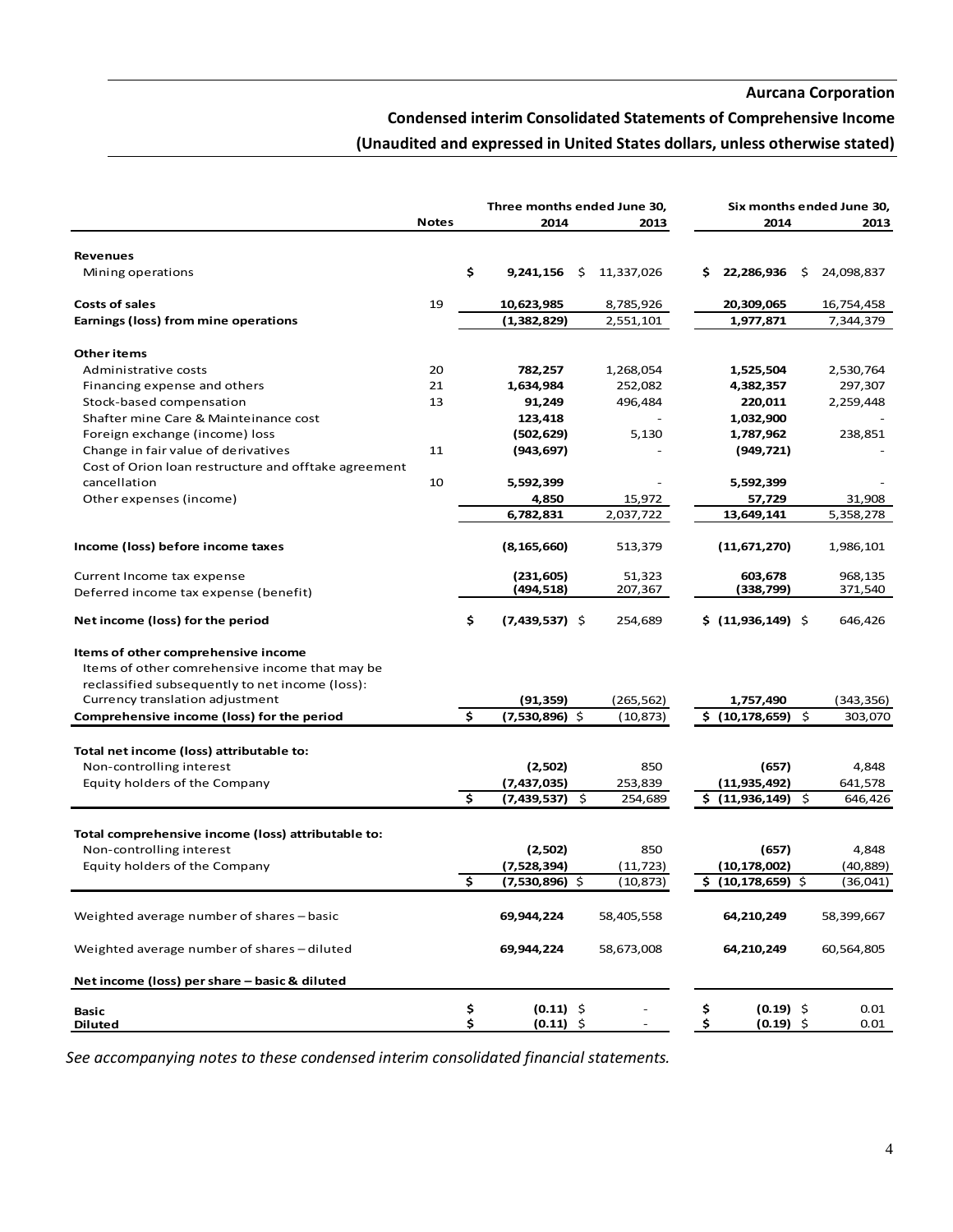# **Condensed interim Consolidated Statements of Changes in Equity**

## **(Unaudited and expressed in United States dollars, unless otherwise stated)**

|                                     |               |              | Accumulated   |                       | <b>Total Equity</b> |                          |                  |
|-------------------------------------|---------------|--------------|---------------|-----------------------|---------------------|--------------------------|------------------|
|                                     |               |              | Other         |                       | Attributable to     | Non-                     |                  |
|                                     | Share         | Contributed  | Comprehensive |                       | Shareholders of     | controlling              | Total            |
|                                     | Capital       | Surplus      | Income (Loss) | Deficit               | the Company         | Interest                 | Equity           |
|                                     |               |              |               |                       |                     |                          |                  |
| Balance, December 31, 2012          | 168,524,625   | 28,882,425   | (2,655,669)   | (23, 510, 416)        | 171,240,965         | 44,148                   | 171,285,113      |
| Currency translation adjustment     |               |              | (343, 356)    |                       | (343, 356)          |                          | (343, 356)       |
| Unrealized gain (loss) on available |               |              |               |                       |                     |                          |                  |
| for sale investments                |               |              | (339, 111)    |                       | (339, 111)          |                          | (339, 111)       |
| Net income for the period           |               |              |               | 641,578               | 641,578             | 4,848                    | 646,426          |
| Shares issued for:                  |               |              |               |                       |                     |                          |                  |
| <b>Exercise of warrants</b>         | 126,893       | (26, 967)    |               |                       | 99,926              |                          | 99,926           |
| Stock-based compensation            |               | 2,504,902    |               |                       | 2,504,902           |                          | 2,504,902        |
| <b>Balance, June 30, 2013</b>       | 168,651,518   | 31,360,360   | (3,338,136)   | (22,868,838)          | 173,804,904         | 48,996                   | 173,853,900      |
| Currency translation adjustment     |               |              | 1,558,025     |                       | 1,558,025           |                          | 1,558,025        |
| Reversal of unrealized loss on sale |               |              |               |                       |                     |                          |                  |
| of Short-term investments           |               |              | 484,582       |                       | 484,582             |                          | 484,582          |
| Unrealized gain (loss) on available |               |              |               |                       |                     |                          |                  |
| for sale investments                |               |              |               |                       |                     |                          |                  |
| Net (loss) for the period           |               |              |               | (135, 485, 424)       | (135, 485, 424)     | (3, 512)                 | (135, 488, 936)  |
| Shares issued for:                  |               |              |               |                       |                     |                          |                  |
| <b>Exercise of warrants</b>         | 26,815        | (3, 945)     |               |                       | 22,870              |                          | 22,870           |
| Issuance of warrants                |               | 692,356      |               |                       | 692,356             |                          | 692,356          |
| Stock-based compensation            |               | 280,289      |               |                       | 280,289             |                          | 280,289          |
| Balance, December 31, 2013          | 168,678,333   | 32,329,060   | (1, 295, 529) | (158, 354, 262)       | 41,357,602          | 45,484                   | 41,403,086       |
| Currency translation adjustment     |               |              | 1,757,490     |                       | 1,757,490           | $\overline{\phantom{a}}$ | 1,757,490        |
| Net (loss) for the period           |               |              |               | (11, 935, 492)        | (11, 935, 492)      | (657)                    | (11, 936, 149)   |
| Shares issued for:                  |               |              |               |                       |                     |                          |                  |
| Debt Restructuring                  | 10,333,333    |              |               |                       | 10,333,333          |                          | 10,333,333       |
| Private Placement                   | 3,497,859     | 1,367,036    |               |                       | 4,864,895           |                          | 4,864,895        |
| <b>Share Issue Costs</b>            | (336, 290)    |              |               |                       | (336, 290)          |                          | (336, 290)       |
| Stock-based compensation            |               | 220,011      |               |                       | 220,011             |                          | 220,011          |
| <b>Balance, June 30, 2014</b>       | \$182,173,235 | \$33,916,107 | \$<br>461,961 | \$ (170, 289, 754) \$ | 46,261,549          | \$<br>44,827             | \$<br>46,306,376 |

*See accompanying notes to these condensed interim consolidated financial statements.*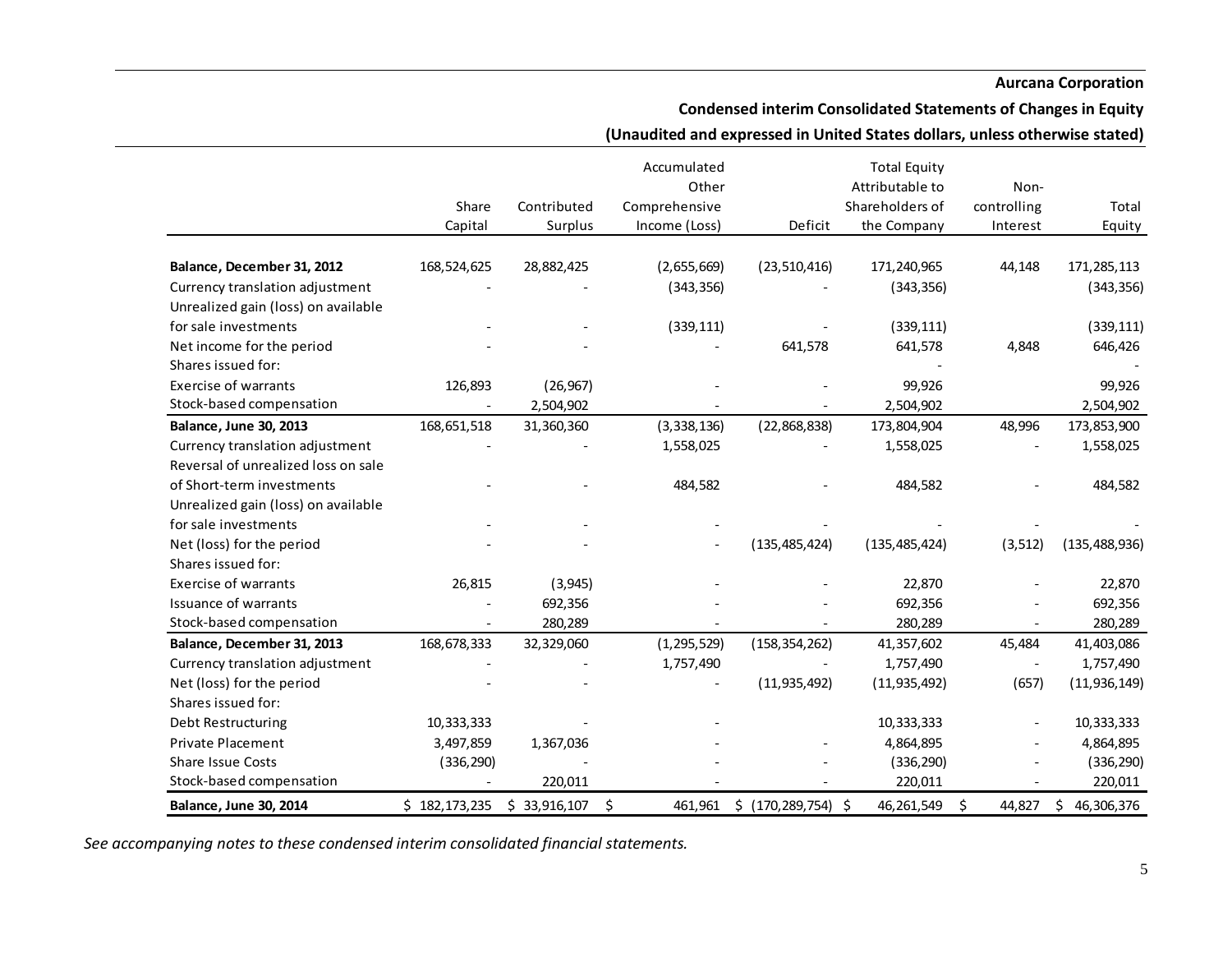#### **Condensed interim Consolidated Statements of Cash Flows**

|                                                                          | Six months ended June 30, |                |  |
|--------------------------------------------------------------------------|---------------------------|----------------|--|
|                                                                          | 2014                      | 2013           |  |
|                                                                          |                           |                |  |
| Cash flows from operating activities<br>Net income (loss) for the period | \$(11, 936, 149)          | \$<br>646,426  |  |
| Items not involving cash:                                                |                           |                |  |
| Depreciation, depletion and amortization                                 | 1,843,209                 | 1,396,920      |  |
| Accretion of amounts receivable                                          |                           | 99,525         |  |
| Financing expense and others                                             | 4,382,357                 | 297,307        |  |
| Stock-based compensation                                                 | 220,011                   | 2,504,902      |  |
| Unrealized foreign exchange loss (gain)                                  | 1,674,262                 | (126, 260)     |  |
| Change in fair value of derivatives                                      | (949, 721)                |                |  |
| Cost of Orion Ioan restructure and offtake agreement                     |                           |                |  |
| cancellation                                                             | 5,066,159                 |                |  |
| Deferred Income Tax expense                                              | (338, 799)                | 371,540        |  |
| Operating Cash Flow before movements in working capital                  |                           |                |  |
| items                                                                    | (38, 671)                 | 5,190,360      |  |
|                                                                          |                           |                |  |
| Net change to non-cash working capital balances                          |                           |                |  |
| Trade and other receivables                                              | (2, 195, 781)             | (249, 966)     |  |
| Inventories                                                              | 1,126,935                 | (542, 409)     |  |
| <b>Amounts Receivable</b>                                                |                           | 500,000        |  |
| Income Taxes Payable                                                     |                           | (457, 397)     |  |
| Prepaid expenses and advances                                            | (89, 610)                 | (373, 658)     |  |
| Accounts payable and accrued liabilities                                 | (508, 115)                | 6,190,295      |  |
| Cash provided by operating activities                                    | (1,705,242)               | 10,257,226     |  |
|                                                                          |                           |                |  |
| Cash flows from investing activities                                     |                           |                |  |
| Proceeds from the sale of equipment                                      | 986,119                   |                |  |
| Purchase of property, plant and equipment                                | (4,482,139)               | (29, 640, 702) |  |
| Expenditures on mineral properties                                       |                           | (340, 364)     |  |
| Long term deposits                                                       |                           | (96, 250)      |  |
| Cash used in investing activities                                        | (3,496,020)               | (30,077,316)   |  |
|                                                                          |                           |                |  |
| Cash flows from financing activities                                     |                           |                |  |
| Share capital issued (private placement), net of share issue             |                           |                |  |
| <b>COSTS</b>                                                             | 4,528,605                 | 99,926         |  |
| Financing cost and interest                                              | (1,729,062)               | (212, 731)     |  |
| Proceeds from borrowings and capital equipment contracts                 |                           | 15,650,760     |  |
| Payments on borrowings and capital equipment contracts                   | (14, 409, 074)            | (2,732,325)    |  |
| Cash provided by financing activities                                    | (11,609,531)              | 12,805,630     |  |
|                                                                          |                           |                |  |
| Increase (decrease) in cash and cash equivalents                         | (16, 810, 793)            | (7,014,461)    |  |
| Effect of exchange rate changes on cash                                  | (26, 107)                 | (4, 429)       |  |
| Cash and cash equivalents, beginning of the year                         | 20,277,510                | 10,027,622     |  |
| Cash and cash equivalents, end of the period                             | 3,440,610                 | 3,008,732      |  |

# **(Unaudited and expressed in United States dollars, unless otherwise stated)**

Supplemental Cash Flow information (Note 17)

*See accompanying notes to these condensed interim consolidated financial statements.*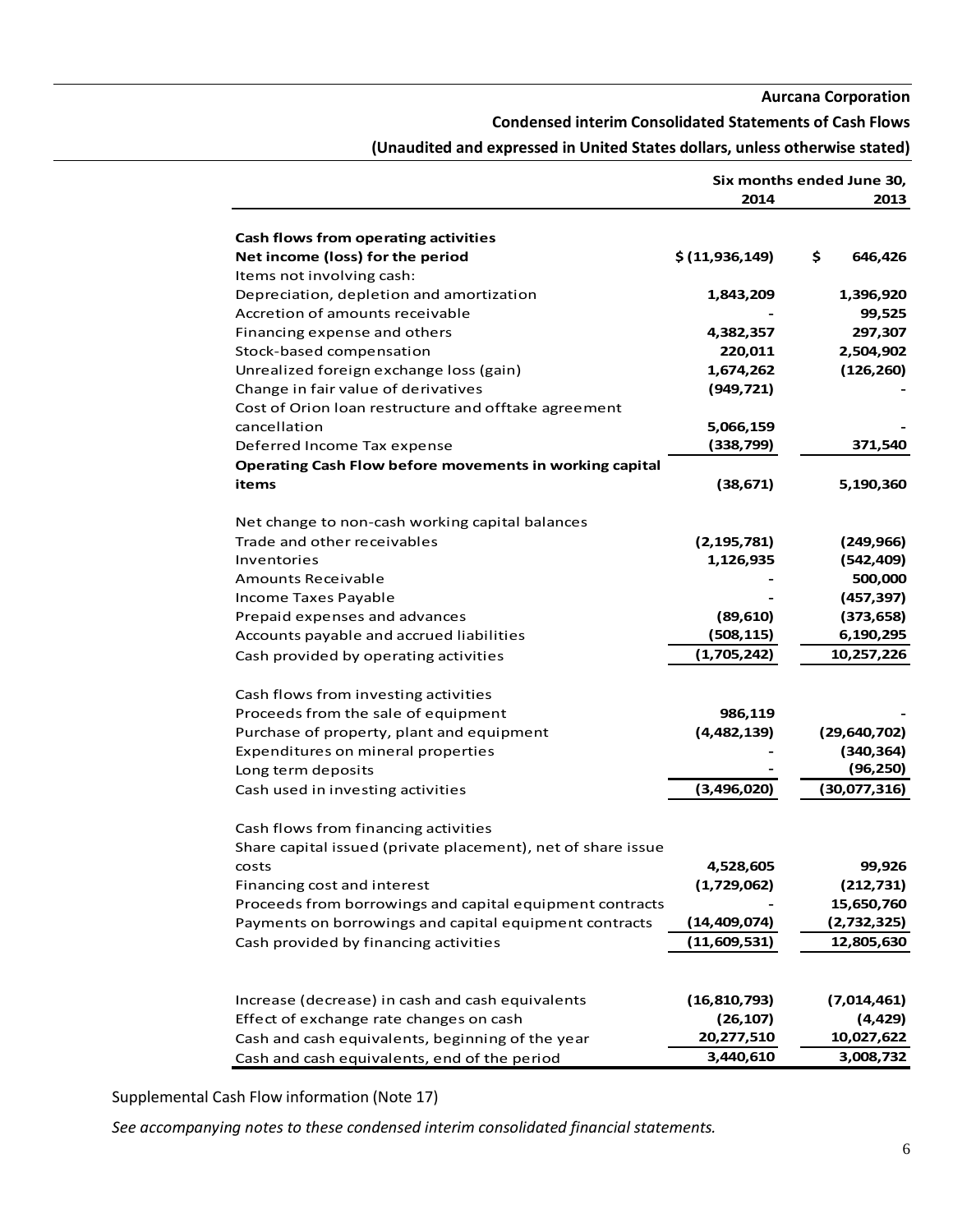## **1. Nature of Operations and Liquidity**

Aurcana Corporation (the "Company") was originally incorporated in Canada under the laws of Ontario in 1917 and on September 14, 1998 was continued under the *Canada Business Corporations Act* ("CBCA"). The Company is currently engaged in the production and sale of copper, silver, lead and zinc concentrates and the exploration, development and operation of natural resource properties. The Company's principal operating unit is the La Negra mine, located in Queretaro State, Mexico and the Company's main development property is the Shafter silver property ("Shafter"), located in Presidio County, S.W. Texas.

The Company's shares are listed on the TSX Venture Exchange and the head office, principal address, and registered office is located at Suite 1750-1188 West Georgia Street, Vancouver, B.C., V6E 4A2, Canada.

These consolidated financial statements have been prepared in accordance with generally accepted accounting principles applicable to a going concern which contemplates the realization of assets and the satisfaction of liabilities and commitments in the normal course of business operations. Liquidity risk is the risk that the Company will not be able to meet its financial obligations as they become due.

The Company operates in a cyclical industry where levels of cash flow have historically been correlated to market prices for commodities. Despite the current liquidity challenges, the La Negra mine is a valuable long-life asset, which is currently producing operating cash flows for the Company.

As at June 30, 2014, the Company had consolidated cash and cash equivalents of \$3.4 million, a consolidated working capital deficiency of \$8.3 million. The consolidated working capital deficiency is largely a result of the current portion of amounts due under the Company's borrowings (Note 10).

During 2013, MF2 Investment Holding Company (Cayman) Limited, an affiliate of Orion Mine Finance Fund I ("Orion") provided the Company with a \$50 million loan and related offtake agreement related to Shafter production to sell silver and gold produced from the Shafter mine to Orion at market prices for either a 6 year period, or until Aurcana has sold a minimum of 27 million oz. of silver, whichever is later, subject to an early buy-out provision. The loan was for 39 months and required monthly payments commencing 4 months after closing, which occurred September 19, 2013. The loan agreement provided for an early repayment option at any time without charge. Interest payable was set at 3 month US\$ LIBOR (subject to a 1% minimum) plus 5.5%. On April 29, 2014, the credit facility agreement was amended and restated (Note 10).

On December 19, 2013, the Company placed the Shafter Mine on care and maintenance and in January 2014 the Company entered into negotiations with Orion to amend the terms of the loan and the offtake agreement.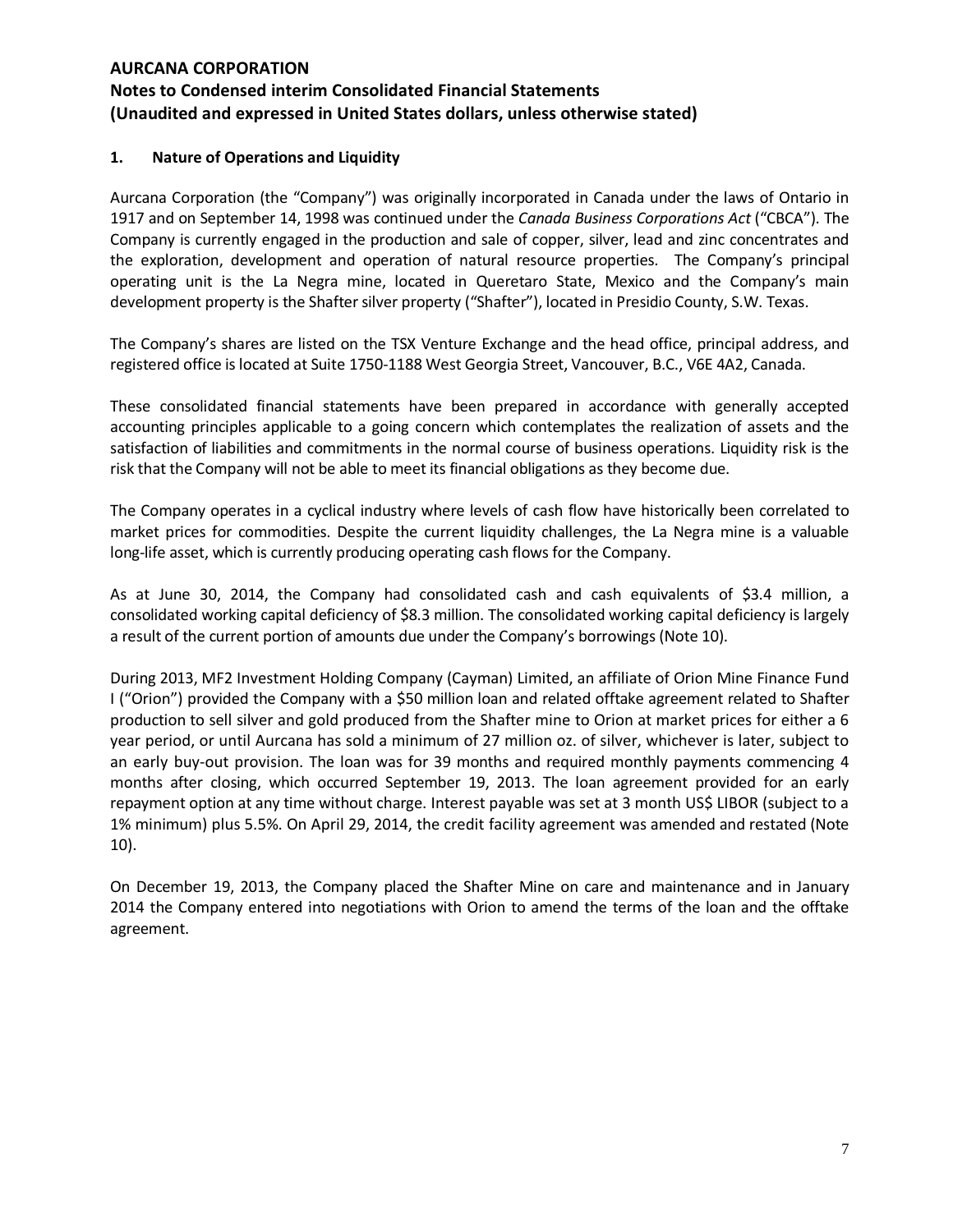# **Notes to Condensed interim Consolidated Financial Statements (Unaudited and expressed in United States dollars, unless otherwise stated)**

## **1. Nature of Operations and Liquidity (continued)**

On April 29, 2014, Aurcana entered into an agreement to amend the terms of its US\$50,000,000 outstanding unsecured loan (the "Loan") owing to MF2 Investment Holding Company (Cayman) Limited (the "Original Lender"), an affiliate of Orion Mine Finance Group, as originally announced on September 19, 2013. The Original Lender assigned all of its rights and obligations under the original Loan Agreement and related transaction documents to Orion Mine Finance (Master) Fund I LP (the "Lender"), an affiliate of Orion Mine Finance Group. Pursuant to an amended and restated credit facility agreement (the "Amended Credit Facility Agreement") between the Company and the Lender dated April 29, 2014, the principal amount under the Loan has been reduced to US\$40,000,000. In consideration for an aggregate debt settlement of US\$10,333,333, Aurcana issued 16,499,501 common shares of the Company (the "Settlement Shares") to the Lender at a deemed issue price of US\$0.62 or Cdn\$0.69, in consideration for reducing the principal amount outstanding under the Loan and terminating the Offtake Agreement in respect of the Shafter Mine. The Loan is to be repaid in 48 equal monthly installments. Early prepayment may occur at any time without charges. Interest on the Loan continues to accrue at a rate equal to LIBOR (subject to a minimum of 1%) plus 5.5% per annum (Note 10). Concurrently, Aurcana entered into offtake agreements with the Lender in respect of copper, zinc and lead concentrate produced at its La Negra mine for the period from January 1, 2017 to December 31, 2020.

On June 20, 2014 the Company issued an aggregate of 9,200,000 units (each unit a "Unit") of the Company at a purchase price of Cdn\$0.55 per Unit (the "Purchase Price") for gross proceeds to the Company of Cdn\$5,060,000. Each Unit consists of one common share (a "Share") of the Company and one common share purchase warrant (each a "Warrant"). Each Warrant entitles the holder to purchase an additional common share (a "Warrant Share") of the Company at an exercise price of Cdn\$0.80 per Warrant Share for a period of 36 months from the closing of the Offering. The Company paid to the Underwriter a commission of 6% of the gross proceeds of the Offering which was paid by the issuance of an aggregate of 532,908 Units. In addition, the Company issued to the Underwriter a compensation warrant which entitles the Underwriter to purchase up to 532,908 common shares of the Company (equal to 6% of the number of Units sold under the Offering), exercisable at the Purchase Price for a period of 24 months from the Closing.

In March 2013 the Company entered into a short-term loan in the amount of \$18 million with one of its concentrate purchasers. As of March 31, 2014, the remaining \$4,750,000 balance of this loan was fully paid borrowings (note 10).

The Company believes that based on its current cash position, the amendment to the Orion loan, the termination of the Shafter offtake agreement, cash generated from Shafter' surplus mining of equipment and cash generated from the operation of the La Negra mine, it will have sufficient funds to meet its minimum obligations, including general corporate activities, for the next 12 months. Liquidity beyond the twelve month period is dependent on the results of the La Negra mine operations and ongoing prices for silver.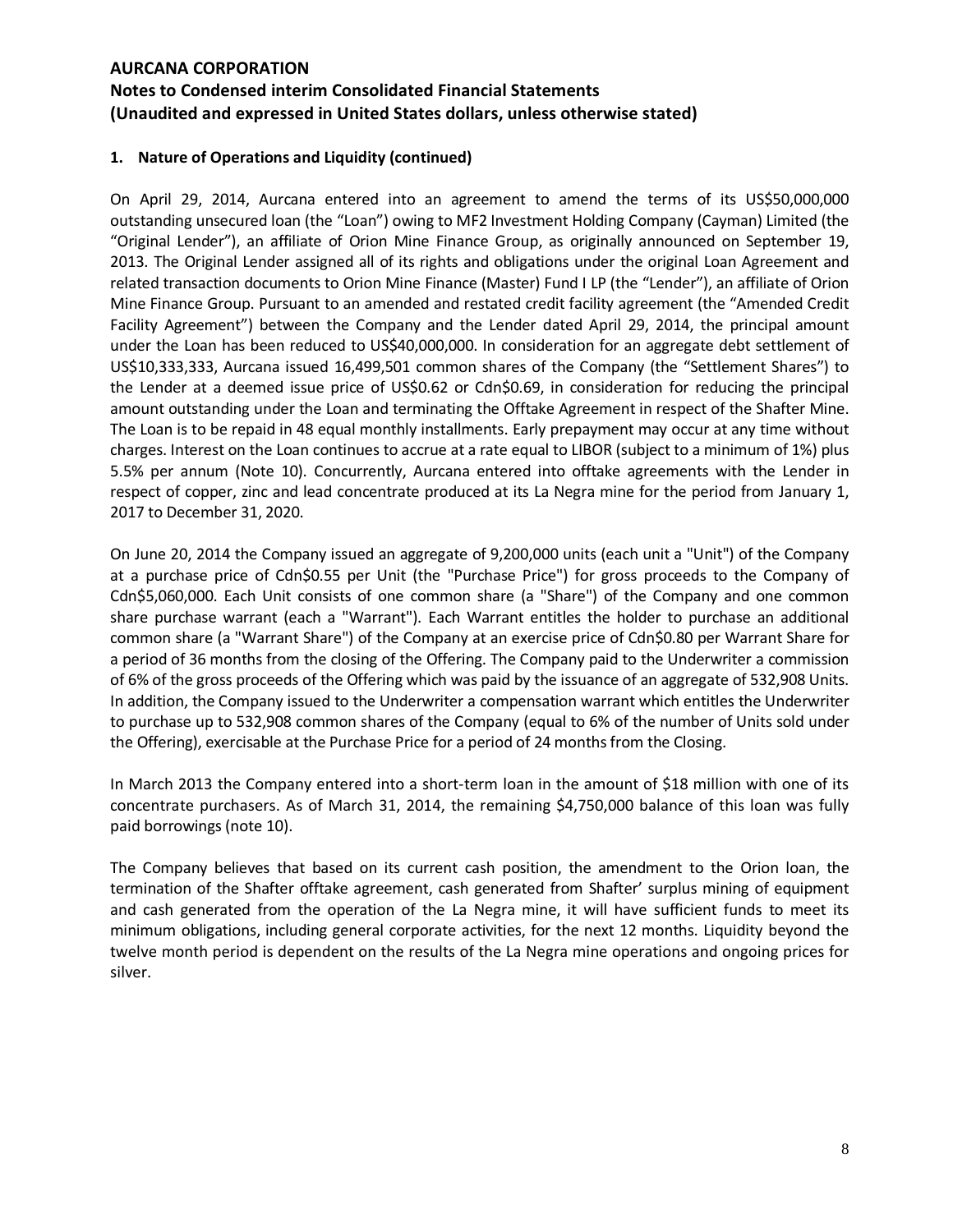## **2. Basis of Preparation**

These interim financial statements have been prepared in accordance with International Financial Reporting Standards ("IFRS") as issued by the International Accounting Standards Board ("IASB") applicable to the preparation of interim financial statements, including IAS 34, Interim Financial Reporting. These interim financial statements do not include all the information required for a complete set of IFRS statements. However, selected notes are included to explain events and transactions that are significant to an understanding of the changes in the Company's financial position and performance since the last annual consolidated financial statements as at and for the year ended December 31, 2013.

These interim financial statements were authorised for issue by the board of directors of the Company on August 28, 2014.

## **Adoption of new and revised standards and interpretations**

The Company has adopted the new and revised standards and interpretations issued by the IASB listed below effective January 1, 2014. The adoption of these standards did not have a material impact on the financial statements of the Company.

| IFRS 10, IFRS 12 and IAS 27<br>(2011) Amendments | Amendments to IFRS 10, IFRS 12 and IAS 27 (2011) - Investment Entities                                                                    |
|--------------------------------------------------|-------------------------------------------------------------------------------------------------------------------------------------------|
| IAS 32 Amendments                                | Amendments to IAS 32 Financial Instruments: Presentation - Offsetting<br><b>Financial Assets and Financial Liabilities</b>                |
| IAS 39 Amendments                                | Amendments to IAS 39 Financial Instruments: Recognition and Measurement<br>- Novation of Derivatives and Continuation of Hedge Accounting |
| <b>IFRIC 21</b>                                  | Levies                                                                                                                                    |

#### Recent accounting pronouncements

In May 2014, the IASB issued IFRS 15, Revenue from Contracts with Customers ("IFRS 15"), which establishes principles to address the nature, amount, timing and uncertainty of revenue and cash flows arising from an entity's contracts with customers. The required adoption date for IFRS 15 is the annual period beginning on or after January 1, 2017, with early adoption permitted. We are in the process of analyzing IFRS 15 and determining the effect on our consolidated financial statement as a result of adopting this standard.

#### **Significant accounting judgments and estimates**

Information about judgments and estimates in applying accounting policies that have the most significant effect on the amounts recognized in the Company's consolidated financial statements are included in Note 3 to the Company's December 31, 2013 consolidated annual financial statements. Except for the significant accounting judgments and estimates disclosed below, there were no significant changes to the significant accounting judgments and estimates from December 31, 2013.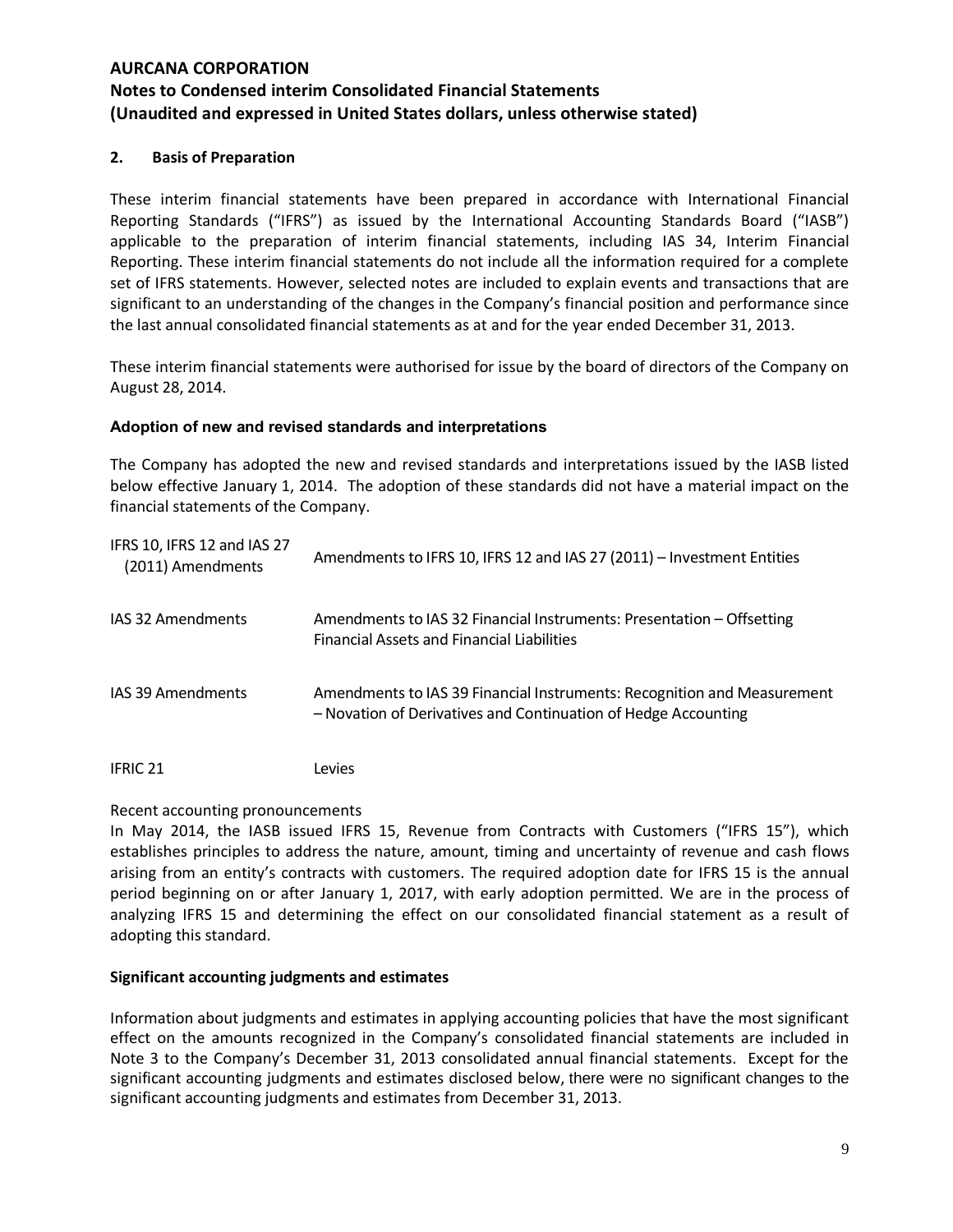## **2. Basis of Preparation (continued)**

## *(i) Liquidity and going concern assumption*

In the determination of the Company's ability to meet its ongoing obligations and future contractual commitments, management relies on the Company's planning, budgeting and forecasting process to help determine the funds required to support the Company's normal operations on an ongoing basis and its expansionary plans. The key inputs used by the Company in this process include forecasted capital deployment, results from operations, results from the exploration and development of its properties and general industry conditions.

Changes in these inputs may alter the Company's ability to meet its ongoing obligations and future contractual commitments and could result in adjustments to the amounts and classifications of assets and liabilities should the Company be unable to continue as a going concern (Note 1).

## *(ii) Fair Value of Derivatives and Other Financial Instruments*

The fair value of financial instruments that are not traded in an active market is determined by using valuation techniques.

The group uses its judgement to select a variety of methods and make assumptions that are based on market conditions existing at the end of each reporting period. The Company has used the silver, lead, copper and zinc commodity prices (reduced by the Company's usual discount to spot price) and the related volatility of the metals' prices, the Company's credit rating and credit risk spread based on the credit rating, market interest rates, and the expected copper, lead and zinc concentrates life of mine delivery schedule from its La Negra mine for the valuation of the Orion loan agreement liability and embedded derivatives and the Orion offtake agreement derivative entered into in April, 2014. Management valued the Orion loan prepayment option derivative and the Offtake agreement derivative separately and made the significant judgment that market participants would value these derivatives in a similar way, i.e. without taking into account potential interaction of these derivatives. Management valued the Orion Offtake agreement derivative using the Company's current sales contracts with Glencore as a basis, or a standard contract, to compare with.

The fair value of the derivatives embedded in the Orion loan agreement and the offtake agreement as at June 30, 2014 were \$ 3.1 million. The fair value of the derivatives would be an estimated \$ 0.1 million lower or \$ 0.2 million higher were the credit spread used in the valuation of the derivative liabilities 5% higher or lower from management's estimates, respectively.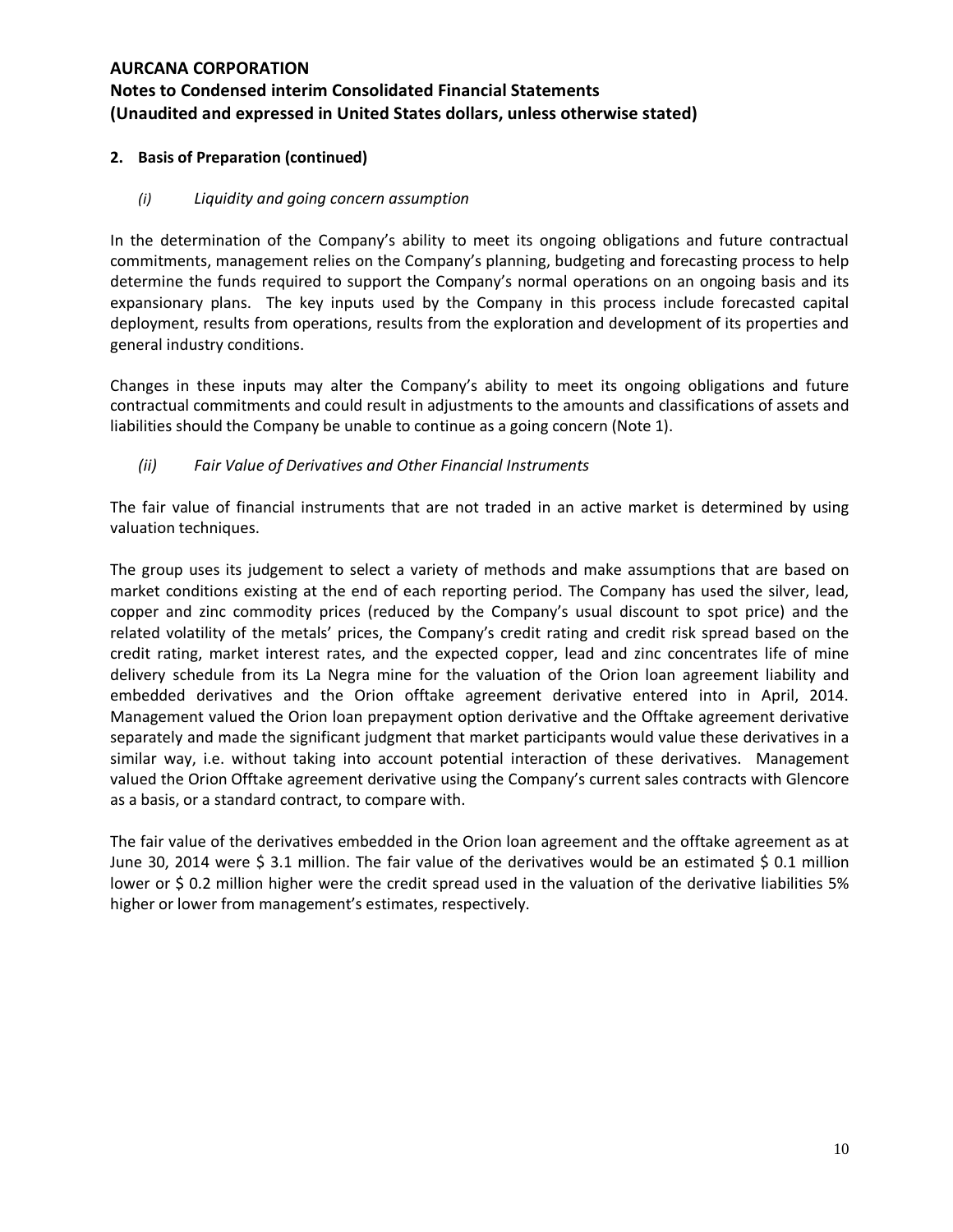# **Notes to Condensed interim Consolidated Financial Statements (Unaudited and expressed in United States dollars, unless otherwise stated)**

## **3. Trade and Other Receivables**

|    |                    |                                        |    | June 30              |     | December 31          |
|----|--------------------|----------------------------------------|----|----------------------|-----|----------------------|
|    |                    |                                        |    | 2014                 |     | 2013                 |
|    |                    | Trade receivables<br>Other receivables | \$ | 3,616,494<br>709,438 | \$  | 1,490,116<br>640,035 |
|    |                    |                                        | .S | 4,325,932            | -\$ | 2,130,151            |
| 4. | <b>Inventories</b> |                                        |    |                      |     |                      |
|    |                    |                                        |    | June 30              |     | December 31          |
|    |                    |                                        |    | 2014                 |     | 2013                 |
|    |                    | Supplies inventory                     |    | \$<br>2,504,539      |     | \$<br>2,780,146      |
|    |                    | Stockpile inventory                    |    | 612,021              |     | 1,225,096            |
|    |                    | Concentrates and in-process inventory  |    | 1,826,768            |     | 2,065,021            |
|    |                    |                                        |    | \$<br>4,943,328      |     | \$<br>6,070,263      |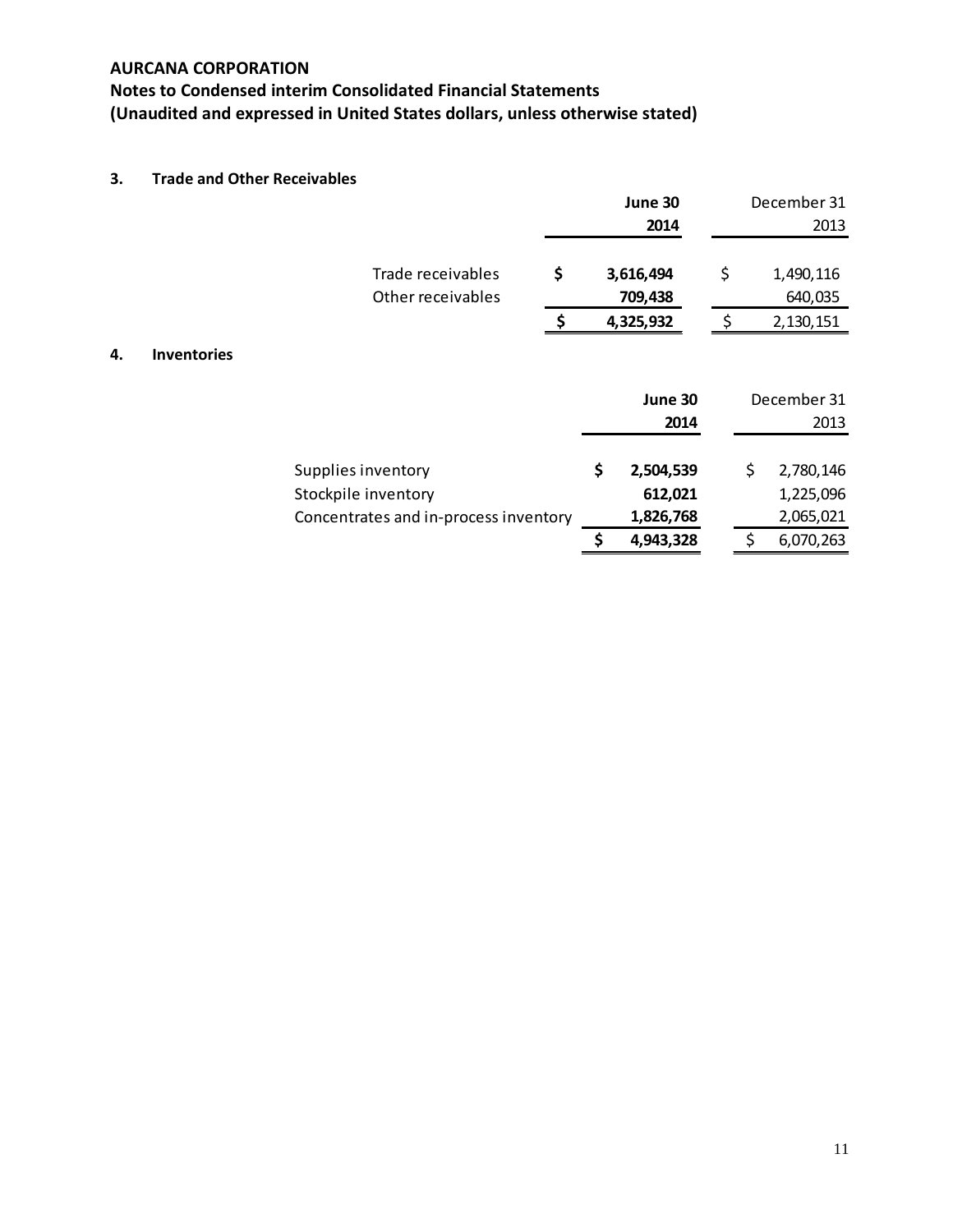# **Notes to Condensed interim Consolidated Financial Statements (Unaudited and expressed in United States dollars, unless otherwise stated)**

## **5. Property, Plant and Equipment**

|                                       | <b>Buildings</b> | <b>Plant and</b>            | Mine<br><b>Equipment Development Cost</b> | Computer<br><b>Vehicles</b><br>Equipment |                  | Other         | <b>Assets Under</b><br>Construction | <b>Total</b>             |
|---------------------------------------|------------------|-----------------------------|-------------------------------------------|------------------------------------------|------------------|---------------|-------------------------------------|--------------------------|
| Cost                                  |                  |                             |                                           |                                          |                  |               |                                     |                          |
| Balance at December 31, 2012          | 1,968,013        | 37,924,027                  | 16,918,361                                | 879,309                                  | 540,025          | 348,289       | 74,557,177                          | 133, 135, 201            |
| Additions                             | 586,302          | 2,527,569                   | 8,312,050                                 | 41,230                                   | 8,570            | 18,396        | 25,254,284                          | 36,748,401               |
| allocation                            | 5,381,812        | 35,895,215                  | 3,500,000                                 | 103,958                                  | 348,426          | 1,526,448     | (46, 755, 859)                      |                          |
| Change in ARO estimated               |                  |                             |                                           |                                          |                  | (1,046,610)   |                                     | (1,046,610)              |
| <b>Disposals</b>                      |                  |                             | ÷,                                        | (22, 251)                                |                  |               |                                     | (22, 251)                |
| Impairment of property, plant and     |                  |                             |                                           |                                          |                  |               |                                     |                          |
| equipment                             | (1,921,090)      | (31, 459, 938)              | $\overline{\phantom{a}}$                  | (278, 079)                               | (373, 280)       |               | (52, 507, 951)                      | (86, 540, 338)           |
| Balance at December 31, 2013          | 6,015,037        | 44,886,873                  | 28,730,411                                | 724,167                                  | 523,741          | 846,523       | 547,651                             | 82,274,403               |
| Additions                             |                  | 3,947,393                   | 2,544,904                                 |                                          |                  |               | 140,330                             | 6,632,627                |
| Reclasification                       | (2,953,951)      | 2,936,507                   |                                           | 17,444                                   |                  |               |                                     |                          |
| Reclasification to                    |                  |                             |                                           |                                          |                  |               |                                     |                          |
| assets held for sale                  |                  | (4,980,000)                 |                                           |                                          |                  |               |                                     | (4,980,000)              |
| Disposals<br>Balance at June 30, 2014 | $$3,061,086$ \$  | (888, 719)<br>45,902,054 \$ | 31,275,315                                | (97, 400)<br>\$644,211                   | $$523,741$ \$    | 846,523 \$    | 687,981 \$                          | (986, 119)<br>82,940,911 |
|                                       |                  |                             |                                           |                                          |                  |               |                                     |                          |
| <b>Accumulated depreciation</b>       |                  |                             |                                           |                                          |                  |               |                                     |                          |
| <b>Balance at December 31, 2012</b>   | 112,203          | 8,125,886                   | 432,028                                   | 336,591                                  | 369,252          | 58,203        | $\overline{a}$                      | 9,434,163                |
| Charge for the period                 | 90,643           | 2,530,201                   | 82,099                                    | 82,643                                   | 68,668           | 36,072        |                                     | 2,890,326                |
| <b>Disposals</b>                      |                  |                             |                                           | (15, 602)                                |                  |               |                                     | (15,602)                 |
| <b>Balance at December 31, 2013</b>   | 202,846          | 10,656,087                  | 514,127                                   | 403,632                                  | 437,920          | 94,275        | $\overline{\phantom{0}}$            | 12,308,887               |
| Charge for the period                 | 89,289           | 1,567,217                   | 68,310                                    | 48,697                                   | 28,816           | 17,548        |                                     | 1,819,877                |
| Balance at June 30, 2014              | 292,135 \$       | 12,223,304 \$               | 582,437                                   | \$452,329                                | 466,736 \$<br>Ś. | 111,823 \$    |                                     | Ŝ.<br>14, 128, 764       |
| Net book value                        |                  |                             |                                           |                                          |                  |               |                                     |                          |
| <b>Balance at December 31, 2012</b>   | $$1,855,810$ \$  | 29,798,141 \$               | 16,486,333                                | \$542,718                                | $$170,773$ \$    | 290,086 \$    | 74,557,177                          | \$123,701,038            |
| Balance at December 31, 2013          | $$5,812,191$ \$  | 34,230,786                  | Ŝ.<br>28,216,284                          | $$320,535$ \$                            | 85,821           | 752,248<br>Ŝ. | -Ś<br>547,651 \$                    | 69,965,516               |
| Balance at June 30, 2014              | $$2,768,951$ \$  | 33,678,750 \$               | 30,692,878                                | $$191,882$ \$                            | 57,005 \$        | 734,700 \$    | 687,981                             | \$<br>68,812,147         |

\*Mining and plant equipment and assets under construction, which are not in production, are not subject to amortization.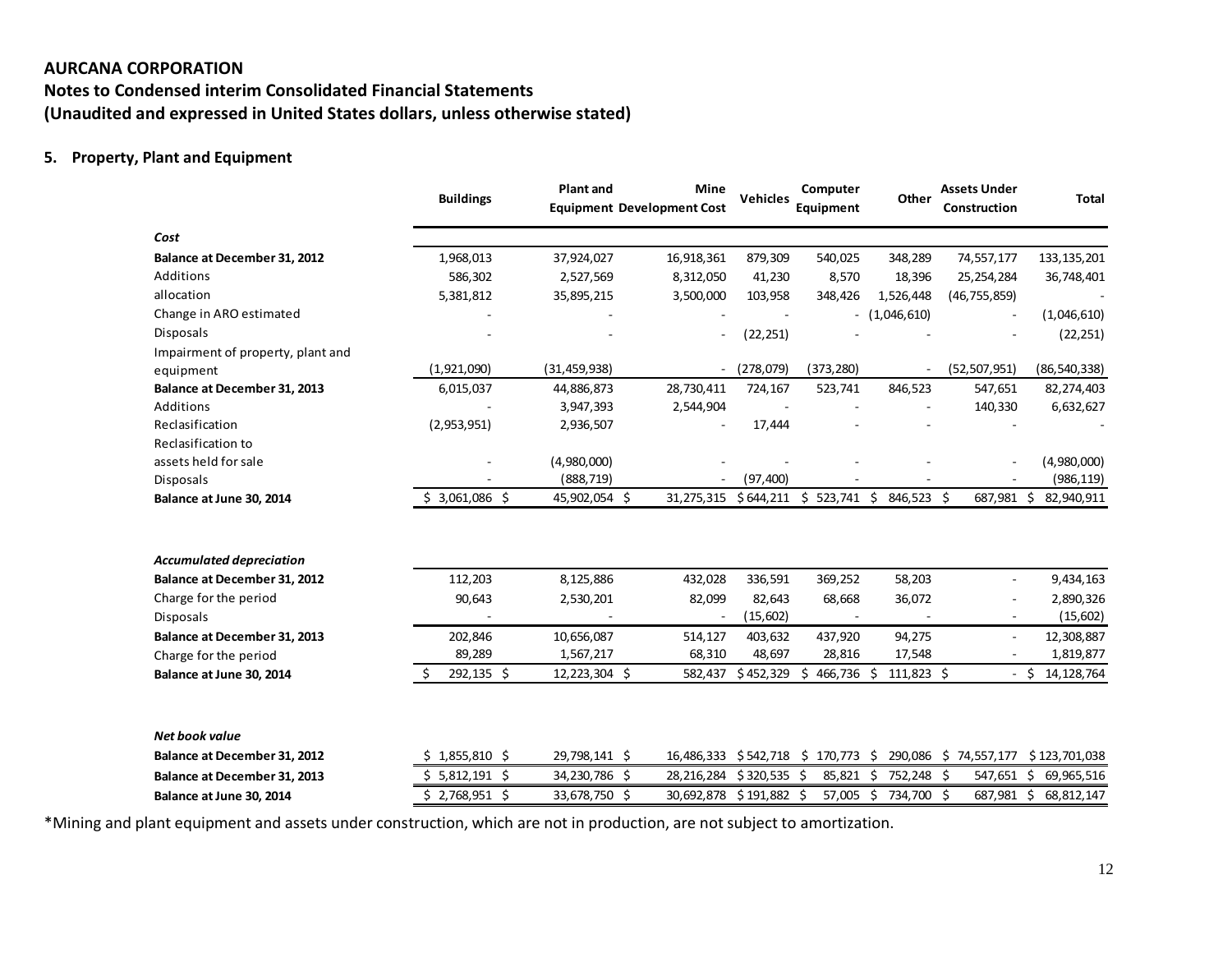## **6. Assets held for sale**

Shafter mine underground mobile equipment and underground support equipment have been presented as held for sale following the approval of Aurcana management to sell this equipment. The equipment is expected to be sold within a year.

The following group of assets in Shafter are held for sale:

| Asset held for sale           | Value     |
|-------------------------------|-----------|
| Underground mobile equipment  | 4.580.000 |
| Underground support Equipment | 400,000   |
|                               | 4,980,000 |

The assets held for sale were written down to their recoverable value of \$5,200,000 as at December 31, 2013 as a result of the impairment test performed by management in accordance with IAS 36.

#### **7. Mineral Properties**

|                                                                                     | La Negra,<br>Mexico,<br><b>Producing Mine</b> |    | Shafter, Texas,<br>USA, In<br>Construction | Shafter,<br>Exploration | Total               |
|-------------------------------------------------------------------------------------|-----------------------------------------------|----|--------------------------------------------|-------------------------|---------------------|
| Balance at December 31, 2012                                                        | 12,717,017                                    |    | 37,964,850                                 | 4,136,498               | 54,818,365          |
| Expenditures                                                                        |                                               |    |                                            | 985,673                 | 985,673             |
| Impairment of mining interests                                                      |                                               |    | (22,464,850)                               | (5, 122, 171)           | (27,587,021)        |
| Balance at December 31, 2013                                                        | 12,717,017                                    |    | 15,500,000                                 |                         | 28,217,017          |
| Expenditures                                                                        |                                               |    |                                            |                         |                     |
| Balance at June 30, 2014                                                            | \$<br>12,717,017 \$                           |    | 15,500,000                                 | \$<br>$\sim$            | \$<br>28,217,017    |
| <b>Accumulated depletion</b><br>Balance at December 31, 2012<br>Charge for the year | 9,066,830<br>99,646                           |    |                                            |                         | 9,066,830<br>99,646 |
| Balance at December 31, 2013                                                        | 9,166,476                                     |    |                                            |                         | 9,166,476           |
| Charge for the period                                                               | 38,656                                        |    |                                            |                         | 38,656              |
| Balance at June 30, 2014                                                            | \$<br>9,205,132                               | \$ |                                            | \$                      | \$<br>9,205,132     |
| Net book value                                                                      |                                               |    |                                            |                         |                     |
| Balance at December 31, 2012                                                        | \$<br>3,650,187                               | S  | 37,964,850                                 | \$<br>4,136,498 \$      | 45,751,535          |
| Balance at December 31, 2013                                                        | \$<br>3,550,541                               | Ŝ. | 15,500,000                                 | \$                      | \$<br>19,050,541    |
| Balance at June 30, 2014                                                            | \$<br>3,511,885                               | Ś  | 15,500,000                                 | \$                      | \$<br>19,011,885    |

Mineral properties which are not in production are not subject to amortization. During the year ended December 31, 2012, the Company transferred all costs related to the development and construction of the Shafter project to property, plant and equipment – assets under construction.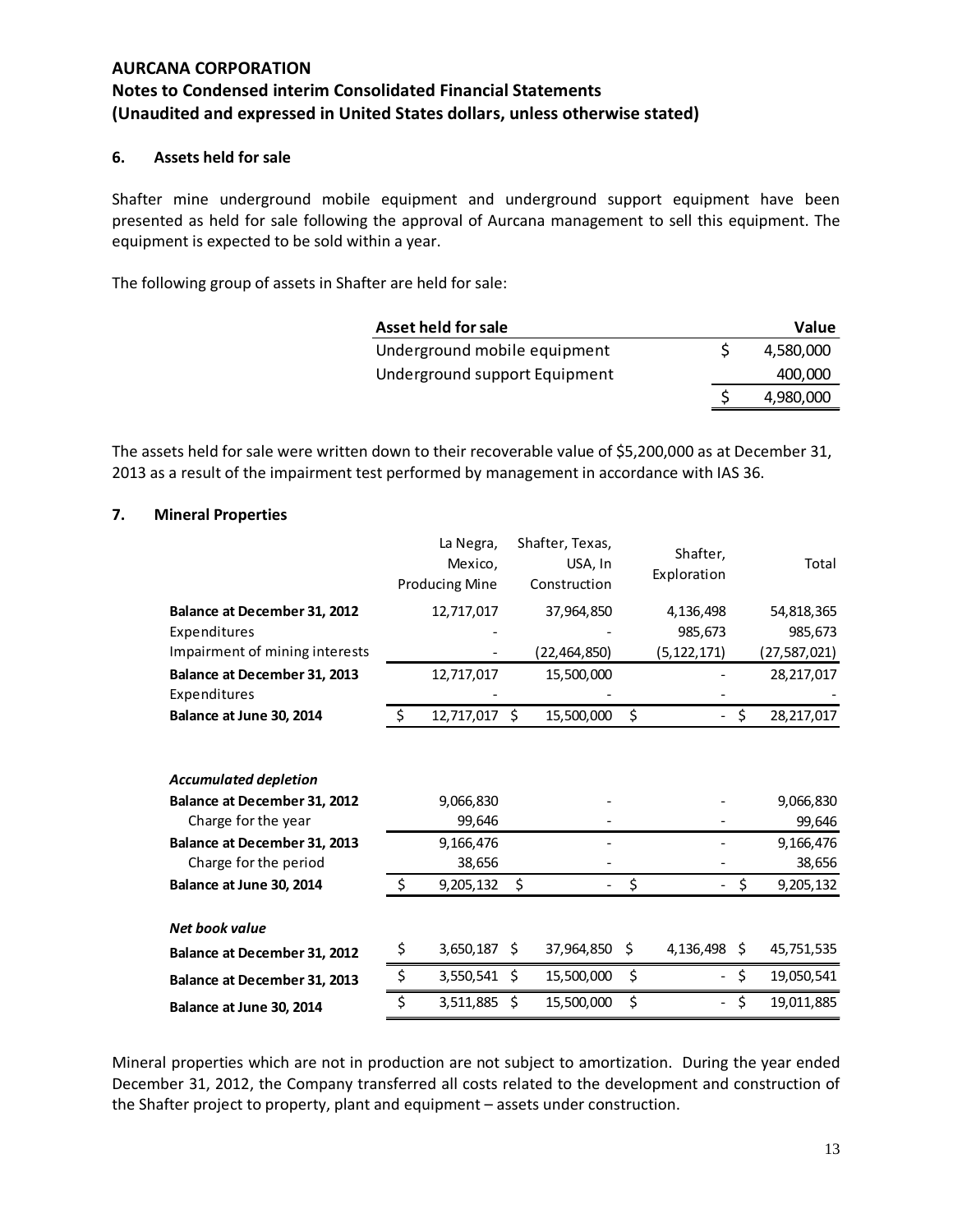# **Notes to Condensed interim Consolidated Financial Statements (Unaudited and expressed in United States dollars, unless otherwise stated)**

# **8. Accounts Payable and Accrued Liabilities**

|    |                                                                                                                                                                                   |     | June 30                | December 31                  |
|----|-----------------------------------------------------------------------------------------------------------------------------------------------------------------------------------|-----|------------------------|------------------------------|
|    |                                                                                                                                                                                   |     | 2014                   | 2013                         |
|    | \$<br>Royalties<br>Property taxes                                                                                                                                                 |     | 2,556,719<br>1,384,115 | \$<br>1,833,660<br>2,322,352 |
|    | Salaries, payroll deductions and employee<br>benefits.                                                                                                                            |     | 1,675,389              | 2,044,526                    |
|    | Employees' statutory profit sharing                                                                                                                                               |     | 162,391                | 332,629                      |
|    | Mine suppliers - operating                                                                                                                                                        |     | 7,526,737              | 6,699,907                    |
|    | Mine suppliers - capital                                                                                                                                                          |     | 3,453,362              | 1,512,181                    |
|    | Other                                                                                                                                                                             |     | 203,278                | 587,803                      |
|    | Ś.                                                                                                                                                                                |     | 16,961,991             | \$<br>15,333,058             |
|    |                                                                                                                                                                                   |     |                        |                              |
| 9. | <b>Current and Long-term Debt</b>                                                                                                                                                 |     |                        |                              |
|    |                                                                                                                                                                                   |     | June 30                | December 31                  |
|    |                                                                                                                                                                                   |     | 2014                   | 2013                         |
|    | Sandvik - Capital equipment contracts, repayable in<br>monthly payments totalling US\$14,813 plus interest at 7.9%<br>per annum, maturing January 2016                            | \$  | 281,446                | 370,324<br>\$                |
|    | Republic Bank - Capital equipment contracts, repayable in<br>monthly payments totalling US\$34,714 including interest at<br>8.1% per annum, maturing August 2015                  |     | 462,357                | 647,619                      |
|    | TAB Bank - Capital equipment contracts, repayable in<br>monthly payments totaling US\$158,474 including interest at<br>6.9% per annum, maturing December 2015 *                   |     |                        | 3,544,957                    |
|    | Macquire Eqipment Finance- Capital equipment contracts,<br>repayable in monthly payments totalling US\$16,065<br>including interest at 3.25% per annum, maturing December<br>2014 |     | 95,480                 | 189,434                      |
|    | Atlas Copco - Capital equipment contracts, repayable in<br>monthly payments totalling US\$27,115 plus interest at 8.8%<br>per annum, maturing June 2015                           |     | 325,380                | 488,070                      |
|    | Total                                                                                                                                                                             | \$. | 1,164,663              | \$5,240,404                  |

\* During the first quarter of the year, the Company paid to TAB Bank \$1.2 million plus the regular monthly payment. The remaining balance was fully paid in May 2014.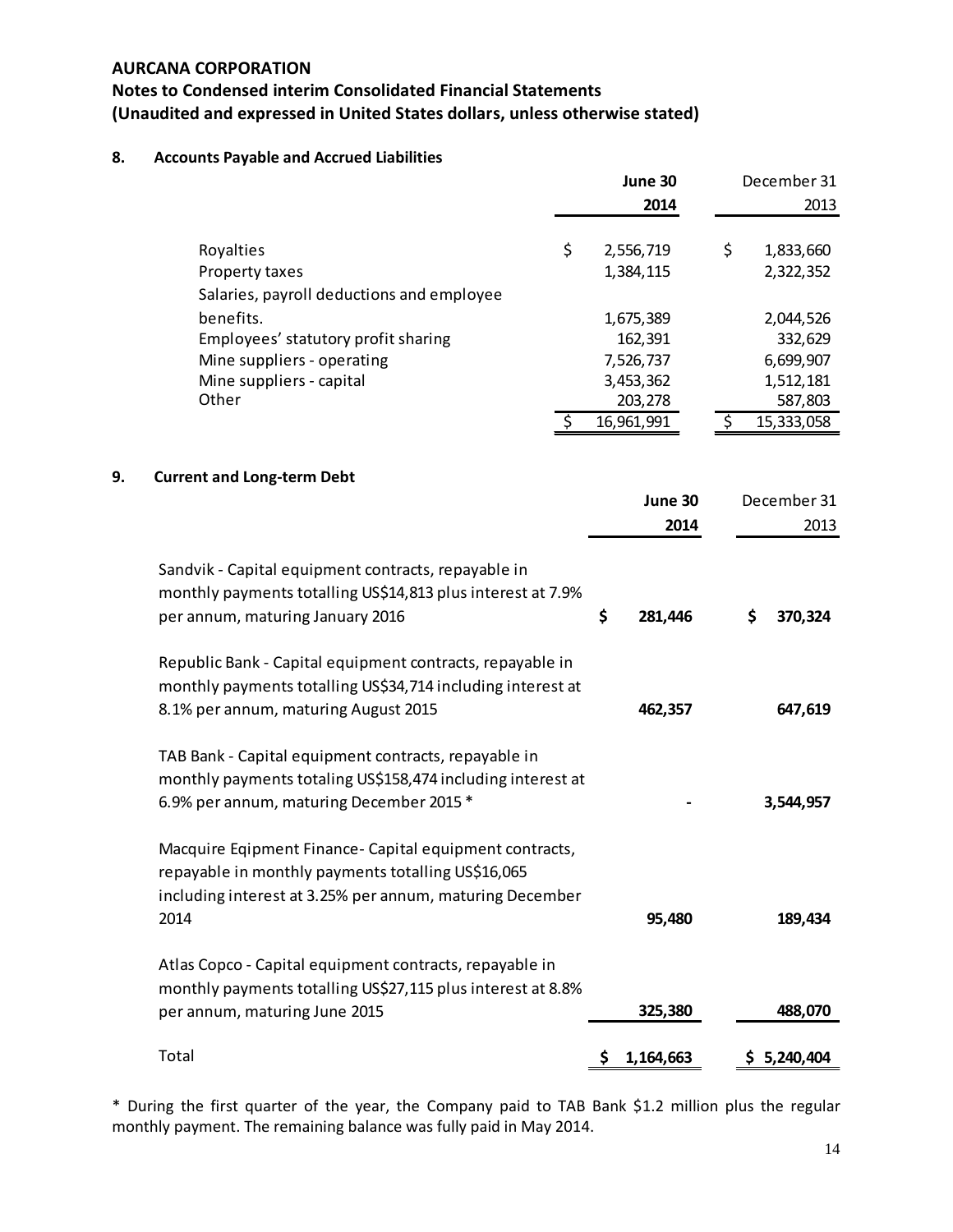# **Notes to Condensed interim Consolidated Financial Statements (Unaudited and expressed in United States dollars, unless otherwise stated)**

## **9. Current and Long-term Debt (continued)**

|                                                 | June 30        | December 31      |
|-------------------------------------------------|----------------|------------------|
|                                                 | 2014           | 2013             |
| Current portion                                 | \$<br>992,238  | \$2,782,667      |
| Long-term debt                                  | 172,425        | 2,457,737        |
|                                                 | 1,164,663<br>S | 5,240,404<br>\$. |
|                                                 |                |                  |
|                                                 | June 30        | December 31      |
| Schedule of principal repayments is as follows: | 2014           | 2013             |
| 2014                                            | \$<br>539,905  | \$.<br>2,782,667 |
| 2015                                            | 609,944        | 2,442,923        |
| 2016                                            | 14,814         | 14,814           |
|                                                 | 1,164,663      | 5,240,404        |

The net book value of the assets financed by the capital equipment contracts is \$10,766,961 (Note 5).

#### **10. Borrowings**

# **(a) Orion**

#### **Key commercial terms**

On September 19, 2013, the Company executed definitive agreements with MF2 Investment Holding Company (Cayman) Limited, an affiliate of Orion Mine Finance Group (hereinafter referred to together with its affiliates as "Orion"), for a loan in the principal amount of US\$50,000,000 ("Original Loan") and an off-take agreement ("Original Off-take"). The Company paid certain transaction fees and costs in the amount of \$1,075,000 in establishing the loan facility, including \$825,000 paid to Orion and \$250,000 paid to third parties.

The loan was advanced on September 19, 2013 and the term of loan was 39 months, with no principal payable until January 31, 2014. Early repayment of the loan might occur at any time without penalty. Interest payable was set at 3 month US\$ LIBOR (subject to a 1% minimum) plus 5.5%. The Loan proceeds were used by the Company to finance the construction and upgrade work for Shafter mine and the balance of the Loan was used to repay certain indebtedness and for operating purposes of the La Negra properties.

The Company has agreed to sell silver and gold produced from the Shafter mine to Orion under the Original Off-take at the prices selected by Orion as either spot price at the delivery date or an average spot price during the first, second or third week after the delivery date, for either a 6 year period, or until Aurcana has sold a minimum of 27 million oz of silver or gold, whichever is later, subject to an early buy-out provision.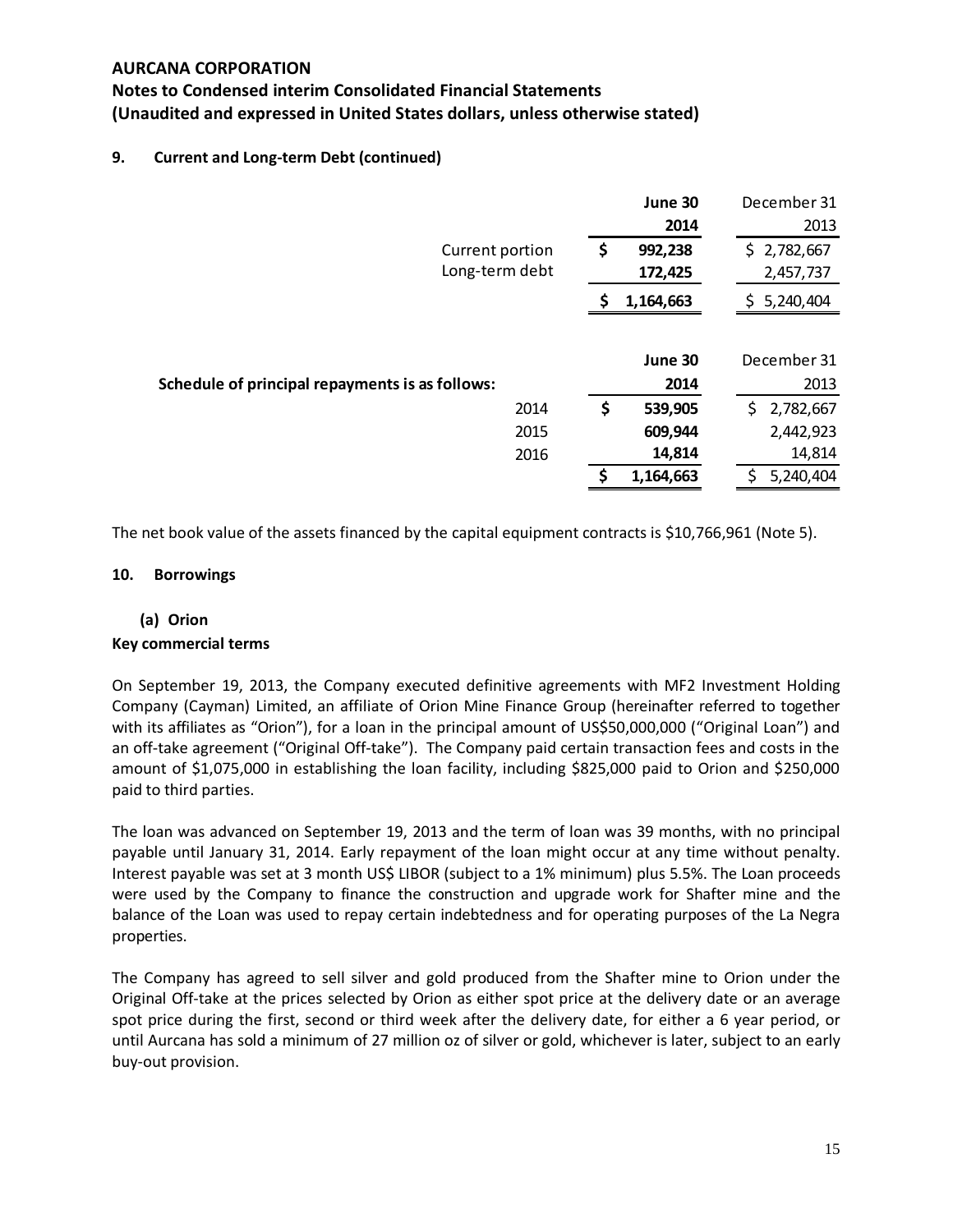## **10. Borrowings (continued)**

On April 29, 2014, Aurcana entered into an agreement to amend the terms of its US\$50,000,000 Original Loan Pursuant to an amended and restated credit facility agreement (the "Amended Loan") between the Company and Orion dated April 29, 2014, the principal amount under the Loan has been reduced to US\$40,000,000. In consideration for an aggregate debt settlement of US\$10,333,333, Aurcana issued 16,499,501 common shares of the Company to Orion at an issue price of US\$0.62 or Cdn\$0.69, in consideration for reducing the principal amount outstanding under the Original Loan and terminating the Original Offtake agreement in respect of the Shafter Mine. The Loan is to be repaid in 48 equal monthly installments. Early prepayment may occur at any time without charges. Interest on the Loan continues to accrue at a rate equal to LIBOR (subject to a minimum of 1%) plus 5.5% per annum. The Loan continues to be guaranteed by Aurcana's subsidiaries and is also be secured against all of the Company's and its subsidiaries' present and future assets.

Concurrently, Aurcana entered into offtake agreements ("New Offtakes") with Orion in respect of the 100% of the copper, zinc and lead concentrates produced at its La Negra mine for the period from January 1, 2017 to December 31, 2020 (concentrates also have silver content). The Company has agreed to sell the concentrates to Orion under the New Offtakes at the prices selected by Orion as an average spot price at any of the 10 days after the delivery.

#### **Loan restructure**

The amendment of the Original Loan agreement, termination of the Original Offtake agreement and the New Offtake agreements signed were accounted for as an extinguishment of the Original Loan and related derivative liabilities and the Original Offtake derivative and recognition of the new liabilities. The Original Loan was a hybrid instrument, containing a debt host component and two embedded derivatives – a prepayment and interest floor options that require separation as derivatives and that were recorded at fair value. The Original Offtake agreement contained a written price option derivative that was carried at fair value.

Immediately before the restructure the carrying value of the Original Orion Loan debt host was \$35.3 million, fair value of the Original Offtake derivative and the Original Loan prepayment and interest rate floor derivatives was \$10.1 million. Fair value of the Amended Loan debt host as at the date of the restructure was \$36.8 million and the fair value of the Offtake and Amended Loan derivative liabilities was \$3.1 million. The Company also issued shares with a fair value of \$10.3 million in consideration for the settlement of the Original Loan and termination of the Original Offtake agreement. As a result the Company recognised a cost of \$4.5 million on the extinguishment of the original off-take agreement. The Company also incurred \$0.5 million of legal fees and other costs related to the restructure which were expensed.

#### **Debt host and embedded derivatives**

The New Offtake derivative is a written option and is carried at fair value through profit and loss ("FVTPL"). The Amended Orion loan is a hybrid instrument, containing a debt host component and two embedded derivatives – a prepayment and interest floor options that require separation as derivatives. These features were recorded at fair value at origination.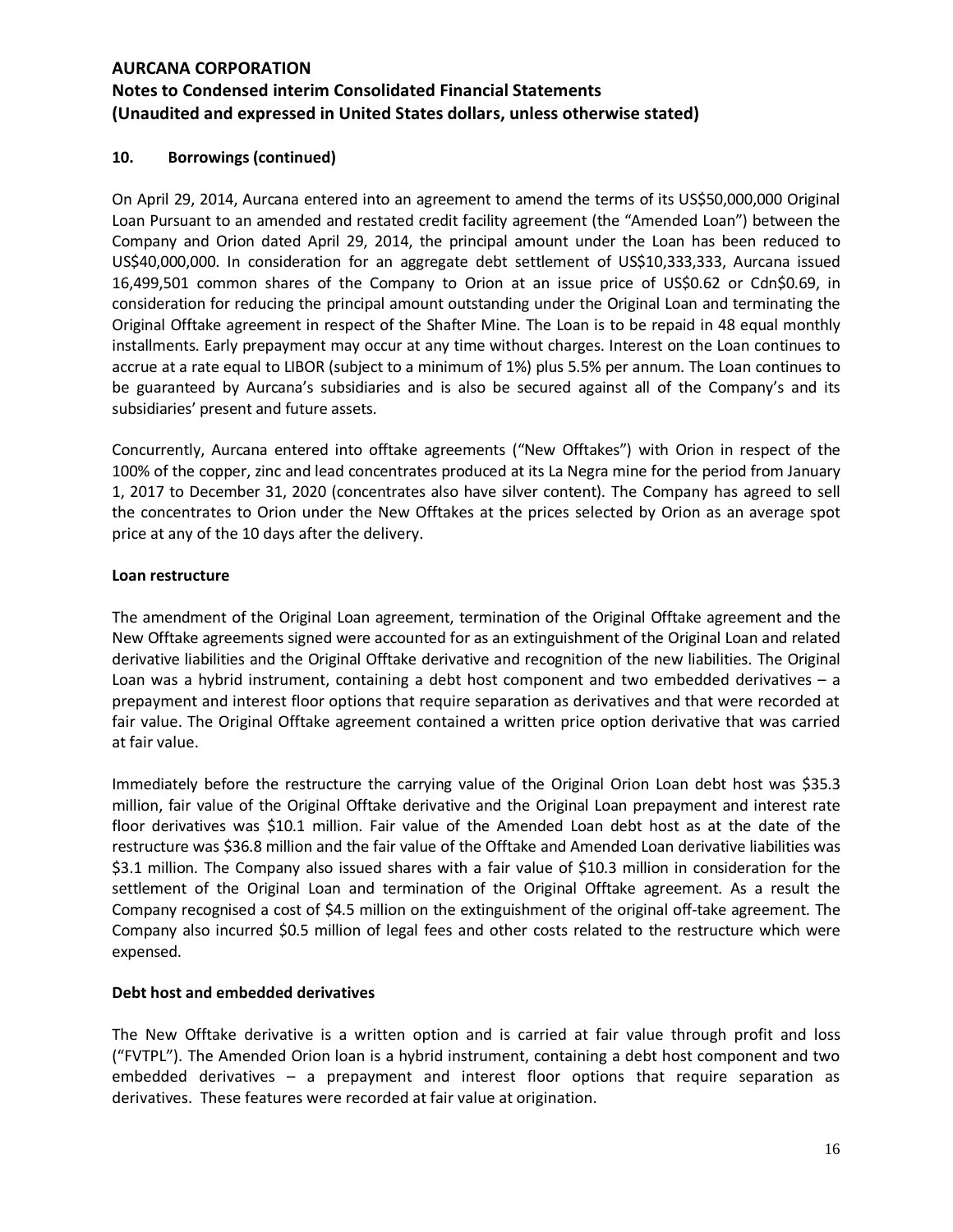## **10. Borrowings (continued)**

The debt host component is classified as other financial liability and is measured at amortized cost using the effective interest rate method and the embedded derivatives are classified as FVTPL and all changes in fair value are recorded in profit or loss. The difference between the debt host component and the principal amount of the loan outstanding is accreted to profit or loss over the expected life of the loan. Accretion of \$0.8 million has been recognized for the quarter ended June 30, 2014.

#### **Valuation methodology**

The floor option derivative was valued upon initial measurement and subsequent periods using the Bloomberg swap valuation template. The prepayment option derivative was valued upon initial measurement and subsequent periods using a methodology, which is based on Monte-Carlo simulation. The default intensities of the Company are generated using a square root diffusion process. Monte Carlo simulation is a technique that relies on random sampling and is often used when there is no analytic or exact solution to the valuation. Key inputs used by the Company in its valuation include: the USD discount curve, the USD 1 month forward curve.

The offtake agreement derivative was decomposed into the sum of cash flows which depends on silver, copper, zinc and lead prices. Future metals prices were generated using a correlated geometric Brownian motion process. Key inputs used by the Company in the Monte Carlo simulation include: the USD risk free rate, the silver, copper, zinc and lead convenience yield calculated from the metals' future prices, historical silver, copper, zinc and lead prices, the Company's standard discount to spot price, the silver, copper, zinc and lead implied volatility and historical return correlations.

#### **Valuation assumptions**

Key unobservable inputs used in the valuation model are the estimated delivery schedule based on the Company's life of mine plan and the credit spread of the Company.

The Company's credit spread as of the inception date of the Original Loan of September 19, 2013 was calibrated by setting the fair value of the credit facility and the silver agreement equal to total proceeds of transaction, resulting in a credit spread of 31.33% as at the inception date ("the calibrated spread") of the Original Orion Loan and Offtake. The spread as at April 30, 2014 and June 30, 2014 is based on the market borrowing interest rate for the Company of 11%.

Sensitivity of the derivatives valuation to changes in the assumptions

|                                          | 5% decrease in credit 5% increase in credit |               |
|------------------------------------------|---------------------------------------------|---------------|
|                                          | spread                                      | spread        |
| Increase/(decrease in fair value at June |                                             |               |
| 30, 2014                                 | \$177,715                                   | ( \$131, 133) |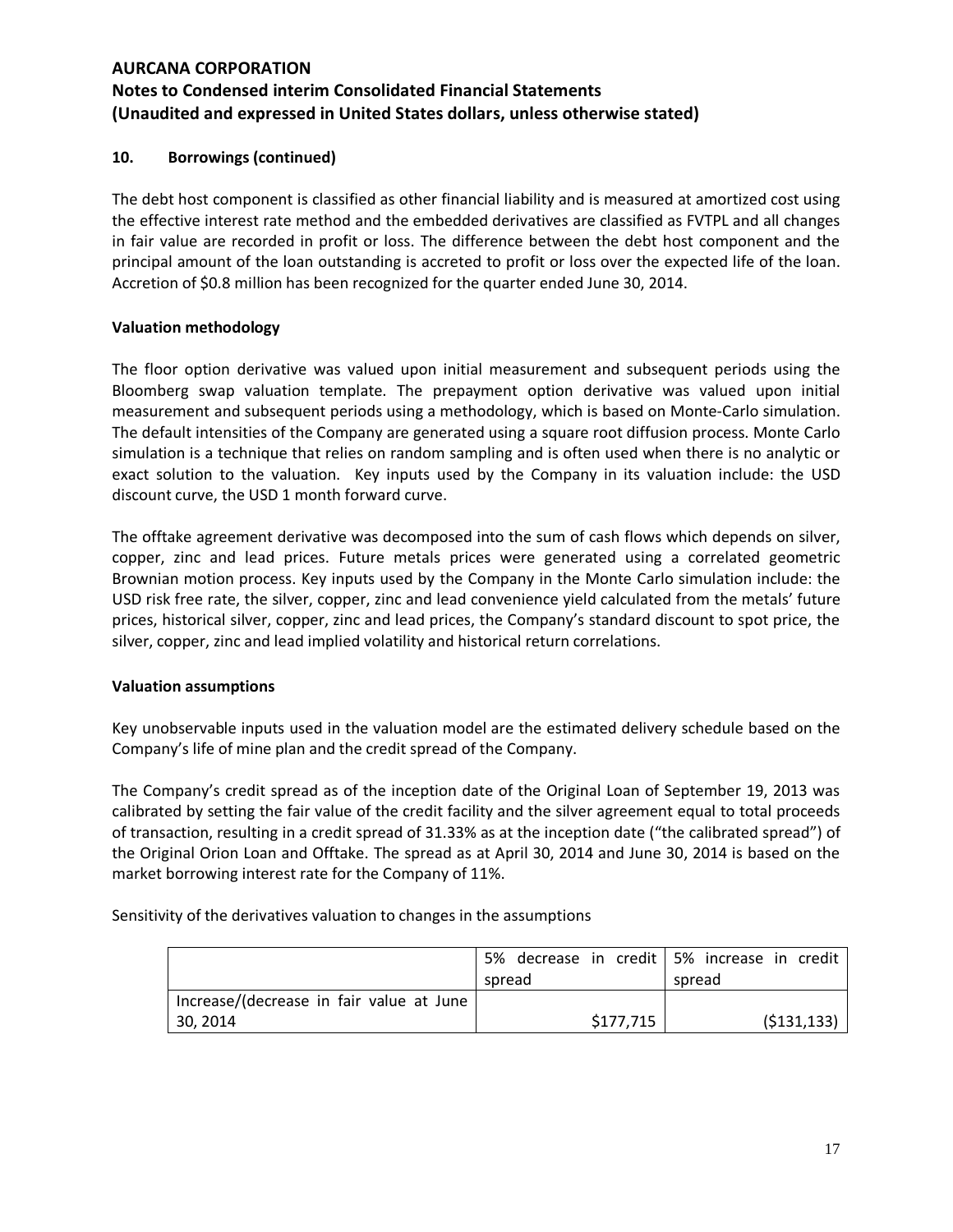## **10. Borrowings (continued)**

#### **Presentation**

Based on the Company's valuation as at June 30, 2014, the fair value of the derivatives decreased by \$0.9 during the quarter ended June 30, 2014. The decrease was recorded as other income.

For the quarter ended June 30, 2014, the Company recorded accretion of \$ 824,940 related to Orion loan as a finance cost. To calculate the accretion expense, the Company uses the contract life of 3 years and an effective interest rate of 11 %.

The movements of the amounts due under loan are as follows:

|                                  | June 30          | December 31     |
|----------------------------------|------------------|-----------------|
| Glencore                         | 2014             | 2013            |
| Principal advanced               | 4,750,000<br>\$. | \$18,000,000    |
| Repayments                       | 4,750,000        | 13,250,000      |
| Balance                          | \$               | \$<br>4,750,000 |
|                                  |                  |                 |
| Orion                            |                  |                 |
| Principal advanced Original Ioan | \$37,066,660     | \$50,000,000    |
| <b>Transaction costs</b>         |                  | 1,075,000       |
| Derivative liability             |                  | 13,859,899      |
| Fair value of Original loan      | 37,066,660       | 35,065,101      |
| Accretion                        | 2,369,058        | 2,001,559       |
| Sub-total                        | 39,435,718       | 37,066,660      |
| Repayments                       | 4,166,667        |                 |
| Sub-total                        | 35,269,051       | 37,066,660      |
| Extinguishment of Original loan  | (35,269,051)     |                 |
| <b>Balance</b>                   | \$               | \$37,066,660    |
| Principal advanced New Ioan      | \$40,000,000     | \$              |
| <b>Transaction costs</b>         |                  |                 |
| Derivative liability             | 3,162,592        |                 |
| Fair value of Original loan      | 36,837,408       |                 |
| Accretion                        | 240,003          |                 |
| Sub-total                        | 37,077,411       |                 |
| Repayments                       | 1,666,666        |                 |
| <b>Balance</b>                   | \$35,410,745     | \$              |
| <b>Total Borrowings</b>          | \$35,410,745     | \$41,816,660    |
|                                  |                  |                 |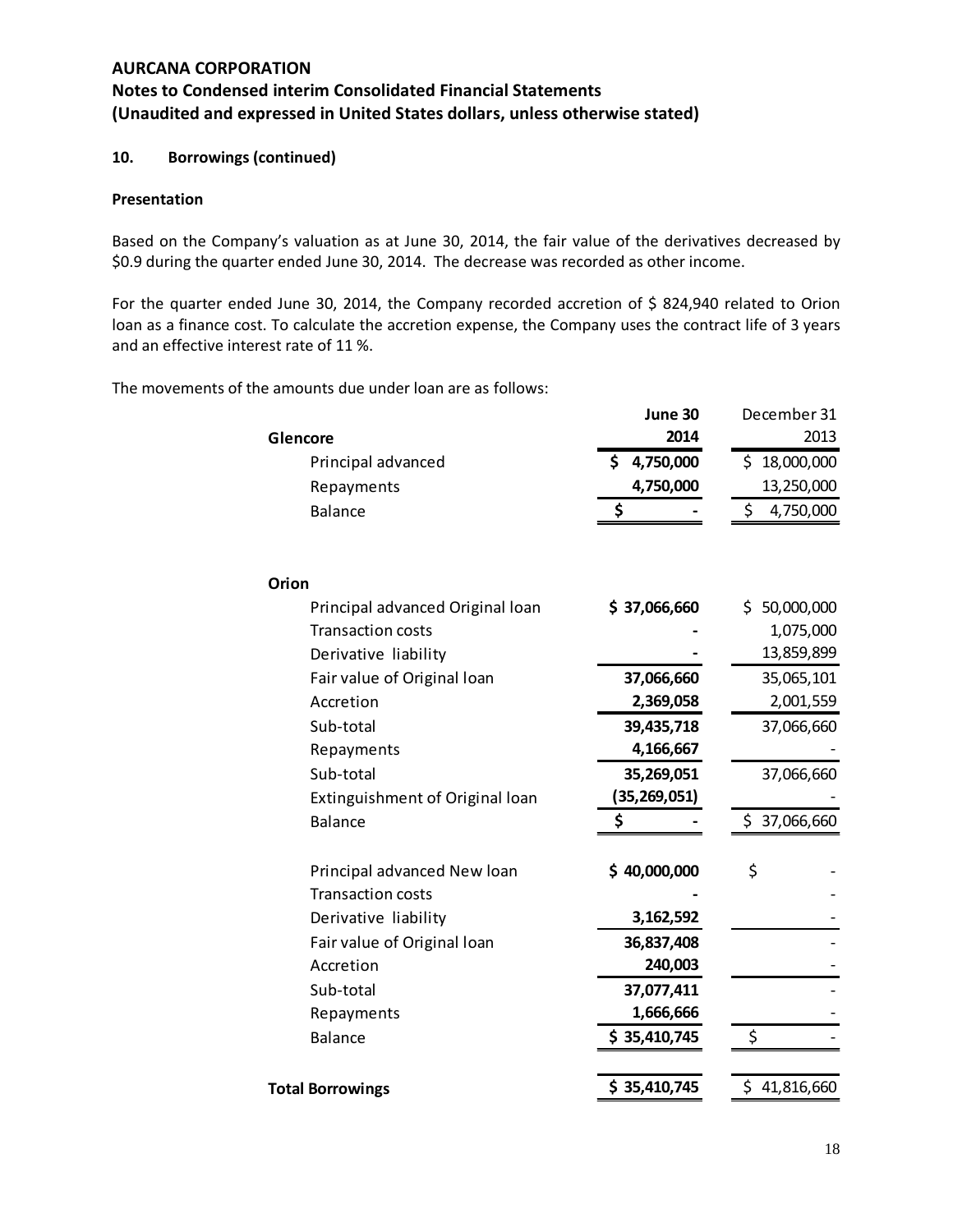# **Notes to Condensed interim Consolidated Financial Statements (Unaudited and expressed in United States dollars, unless otherwise stated)**

# **10. Borrowings (continued)**

## **(b) Scheduled repayments**

Schedule of principal repayments is as follows:

|      | June 30      | December 31  |
|------|--------------|--------------|
|      | 2014         | 2013         |
| 2014 | 4,999,998    | 21,416,668   |
| 2015 | 9,999,996    | 16,666,668   |
| 2016 | 9,999,996    | 16,666,664   |
| 2017 | 9,999,996    |              |
| 2018 | 3,333,347    |              |
|      | \$38,333,333 | \$54,750,000 |

# **(c) Carrying amounts and fair value of the current and non-current borrowings are as follows:**

|                    |                 | Carrying amount |                          | <b>Fair value</b> |  |
|--------------------|-----------------|-----------------|--------------------------|-------------------|--|
|                    | <b>June 30,</b> | December 31,    | <b>June 30,</b>          | December          |  |
|                    | 2014            | 2013            | 2014                     | 31, 2013          |  |
| Glencore Loan      |                 | 4,750,000       | $\overline{\phantom{0}}$ | 4,750,000         |  |
| Orion Loan         | 35,410,745      | 37,066,660      | 35,410,745               | 36,331,611        |  |
| <b>Derivatives</b> | 3,147,272       | 10,932,524      | 3, 147, 272              | 10,932,524        |  |
| <b>Total</b>       | 38,558,017      | 52,749,184      | 38,558,017               | 52,014,135        |  |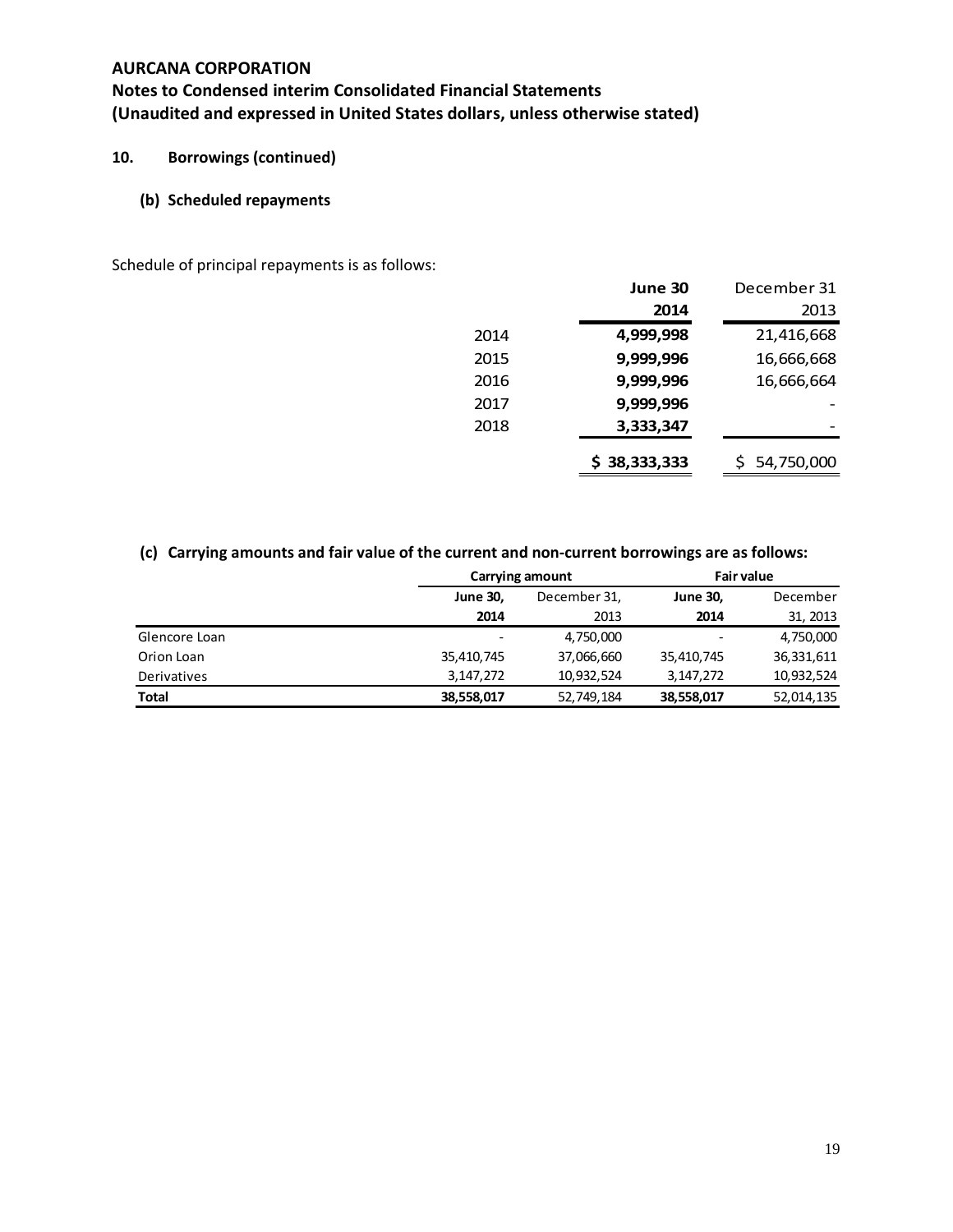# **11. Derivatives**

As discussed in Note 10, the Company entered in the Amended Loan agreement and the New Offtake agreement with Orion. These agreements contain derivatives.The fair value of the derivatives as at June 30, 2014, was \$3.1 million. The Company recorded \$0.8 million gain on change in fair value of the derivatives in the quarter ended June 30, 2014.

Details are as follows:

| Derivative liability - at inception      | \$13,859,897   |
|------------------------------------------|----------------|
| Change in fair value                     | (52, 927, 373) |
|                                          |                |
| Derivative liability - December 31, 2013 | \$10,932,524   |
| Change in fair value                     | (56,024)       |
| Derivative liability - March 31, 2014    | \$10,926,500   |
| Change in fair value                     | (5789, 904)    |
| Derivative liability under the Original  | \$10,136,596   |
| Orion Loan and Offtake agreement at      |                |
| April 30, 2014                           |                |
| Derivative liability under the Amended   | \$3,162,592    |
| Orion Loan and Offtake agreement at      |                |
| April 30, 2014                           |                |
| Change in fair value                     | (515, 320)     |
| Derivative liability - June 30, 2014     | \$3,147,272    |

## **12. Provision for Environmental Rehabilitation**

The Company has accrued an estimated liability related to reclamation and closure costs at the La Negra mine based on the anticipated total future remediation cost, discounted to June 30, 2014 using a 6.85% discount rate (December 31, 2013 - 5.9%) and a 5.13% inflation rate (December 31, 2013: 3.39%), in the amount of \$1,351,584 (December 31, 2013 - \$1,237,127).

The Company has accrued an estimated liability related to reclamation and closure costs at the Shafter mine based on the anticipated total future remediation cost in the amount of \$479,838 (December 31, 2013 - \$479,838). Due to the uncertainty of when the reclamation will take place the Company didn´t apply as of June 30, 2014 any discount rate (December 31, 2013 – nil %) or inflation rate (December 31, 2012 – nil %).

The environmental remediation liability is subject to revision based on future mine resource realization, and other factors which affect the costs incurred at future dates such as inflation and discount rates.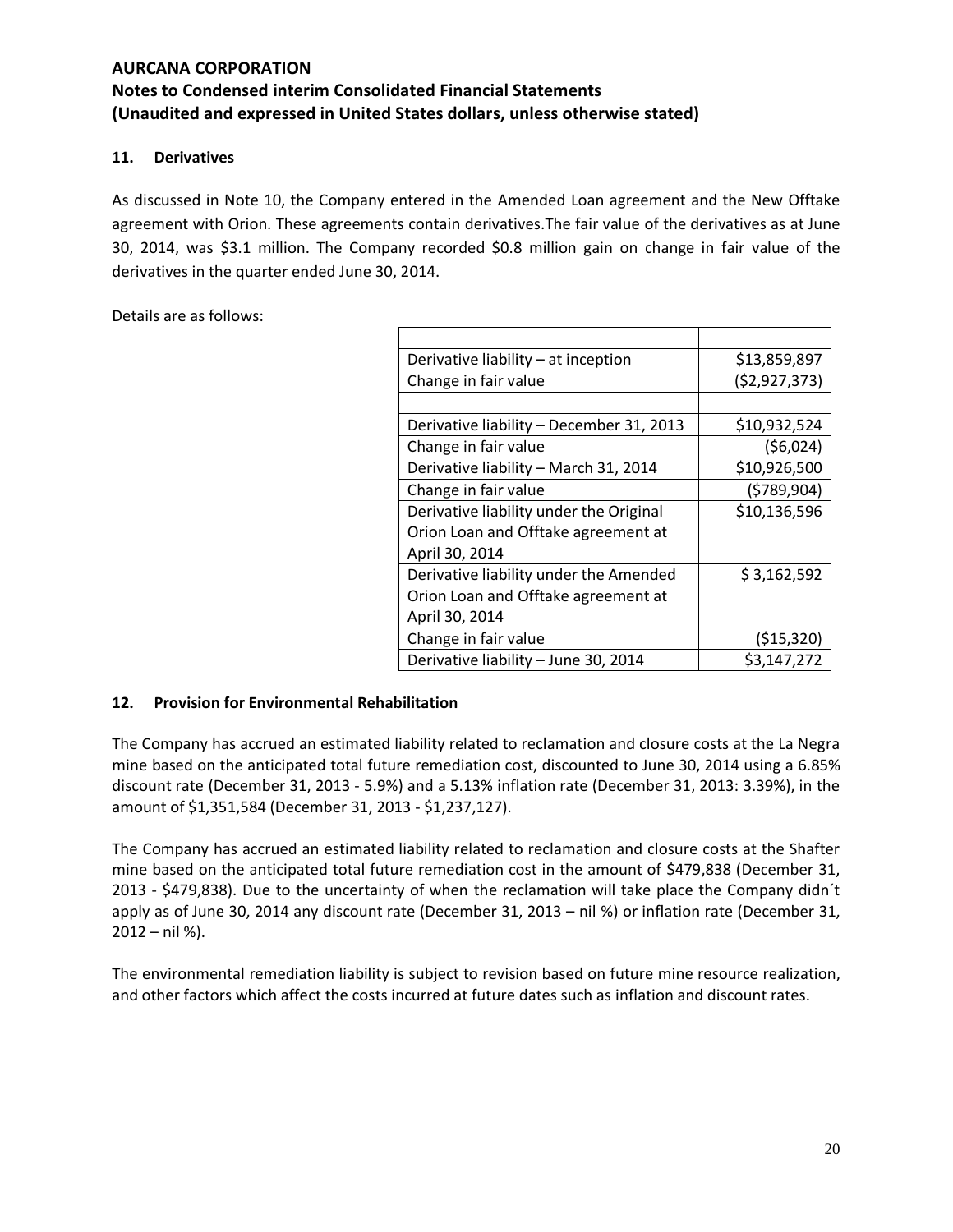# **Notes to Condensed interim Consolidated Financial Statements (Unaudited and expressed in United States dollars, unless otherwise stated)**

# **102. Provision for Environmental Rehabilitation (continued)**

The provision for environmental rehabilitation for the period ended June 2014 and year 2013 is as follows:

|                                                     | June 30<br>2014 | December 31<br>2013 |
|-----------------------------------------------------|-----------------|---------------------|
| Environmental rehabilitation, beginning of the year | 1,716,965       | \$2,662,433         |
| Addition (Reduction) and change in estimates        | 70.224          | (1,014,590)         |
| Accretion                                           | 44,233          | 69,122              |
| Enviromental rehabilitation, end of the period      | 1,831,422       | 1,716,965           |

#### **13. Equity**

*Authorized* - An unlimited number of common shares

Share issuance details:

|                               | Number of            |               |
|-------------------------------|----------------------|---------------|
|                               | <b>Common Shares</b> | Amount        |
| Balance, December 31, 2012    | 58,378,465           | \$168,524,625 |
| <b>Exercised warrants</b>     | 31,099               | 126,893       |
| <b>Balance, June 30, 2013</b> | 58,409,564           | 168,651,518   |
| Exercised warrants            | 3,000                | 26,815        |
| Balance, December 31, 2013    | 58,412,564           | 168,678,333   |
| Debt restructuring            | 16,499,501           | 10,333,333    |
| Private placement             | 9,732,908            | 3,161,569     |
| <b>Balance, June 30, 2014</b> | 84,644,973           | \$182,173,235 |
|                               |                      |               |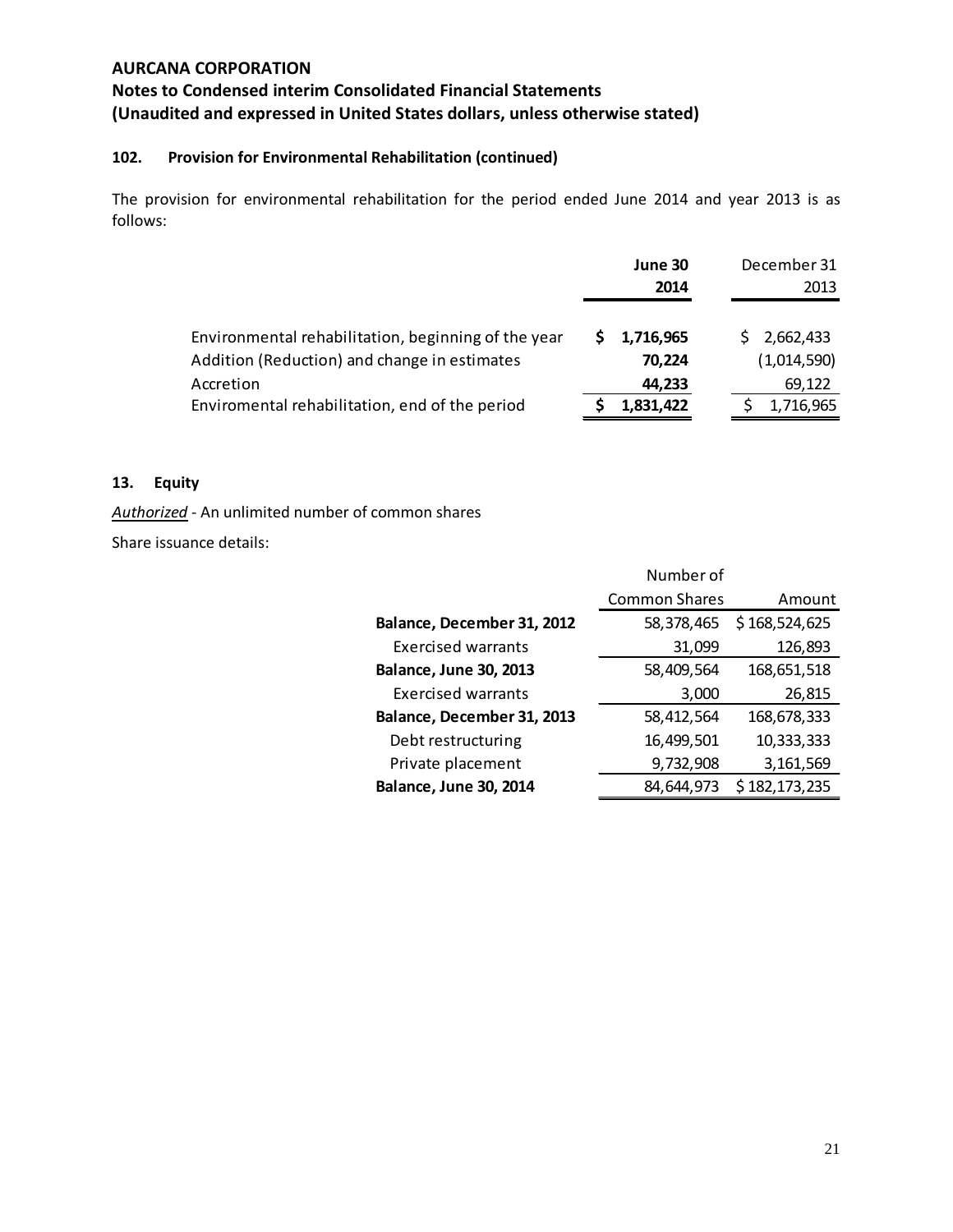## **13. Equity (continued)**

#### *Stock options*

On May 25, 2012, the Company amended a fixed stock option plan (the "Amended Plan"), pursuant to which the Company may grant up to stock options exercisable to acquire up to 5,608,997 common shares to directors, officers, employees and consultants. The exercise price, term and vesting period of each option are determined by the board of directors within regulatory guidelines.

|                               | Number of               | <b>Weighted Average</b> |
|-------------------------------|-------------------------|-------------------------|
| <b>Stock options</b>          | <b>Common Share</b>     | Exercise Price per      |
|                               | <b>Purchase Options</b> | Share (\$CDN)           |
| Balance, December 31, 2012    | 3,514,844               | 5.89                    |
| Granted                       | 525,000                 | 6.32                    |
| Exercised                     |                         |                         |
| Expired                       | (49, 219)               | 8.16                    |
| Forfeited                     | (11, 719)               | 8.16                    |
| <b>Balance, June 30, 2013</b> | 3,978,906               | 5.98                    |
| Granted                       |                         |                         |
| Exercised                     |                         |                         |
| Expired                       | (404, 281)              | 5.78                    |
| Forfeited                     | (115, 251)              | 7.75                    |
| Balance, December 31, 2013    | 3,459,374               | 5.89                    |
| Granted                       |                         |                         |
| Exercised                     |                         |                         |
| Expired                       | (120, 311)              | 7.29                    |
| Forfeited                     | (10,938)                | 8.16                    |
| <b>Balance, June 30, 2014</b> | 3,328,125               | 5.82                    |

At June 30, 2014, the number of vested options was 3,179,948, with an average exercise price of CDN\$5.82 per share.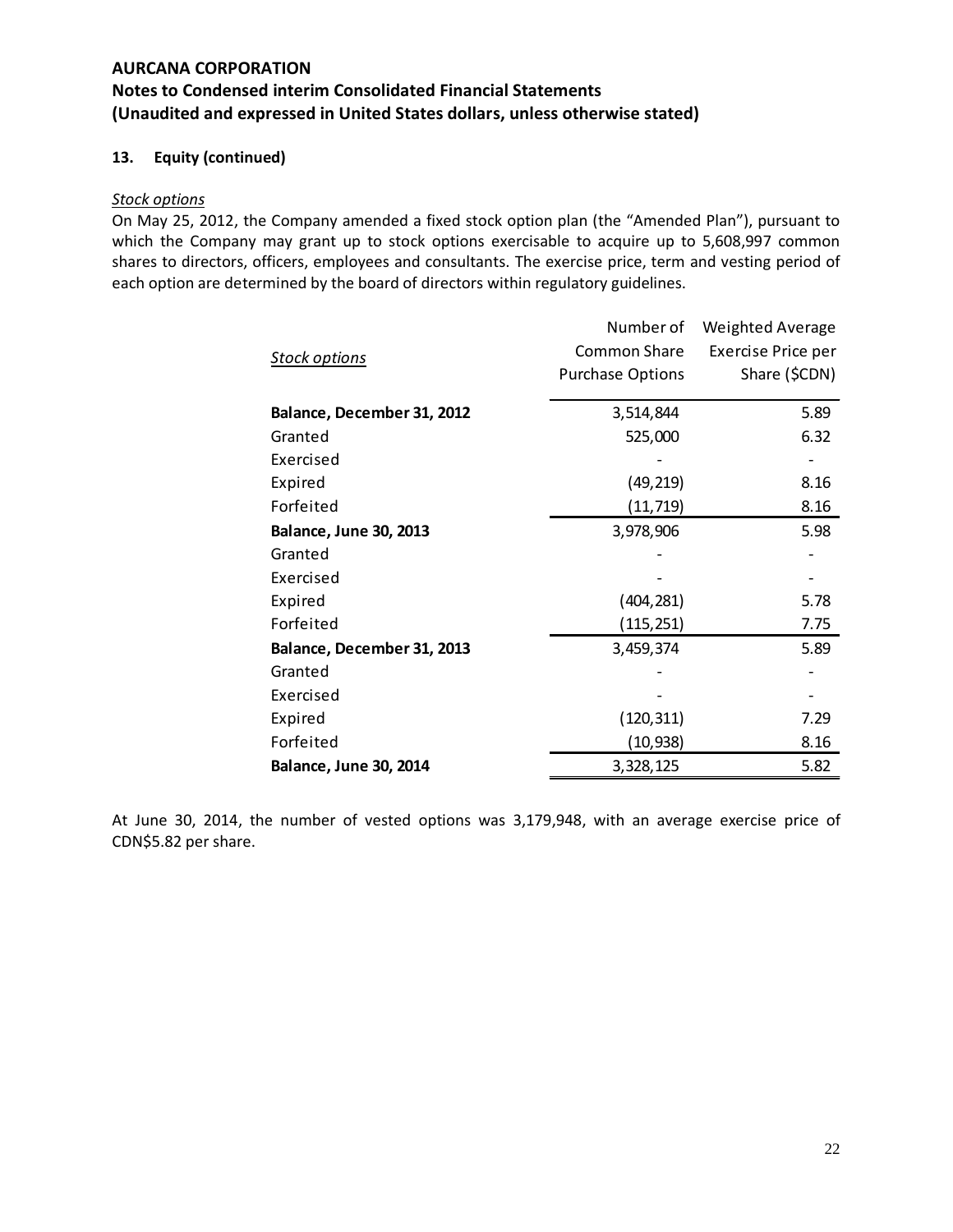# **Notes to Condensed interim Consolidated Financial Statements (Unaudited and expressed in United States dollars, unless otherwise stated)**

# **13. Equity (continued)**

|             |               | <b>Exercise Price</b> |                    |
|-------------|---------------|-----------------------|--------------------|
| Outstanding | <b>Vested</b> | (\$CDN)               | <b>Expiry Date</b> |
| 225,000     | 225,000       | \$<br>0.80            | August 13, 2014    |
| 65,625      | 65,625        | \$<br>2.28            | December 18, 2014  |
| 9,375       | 9,375         | \$<br>2.20            | February 12, 2015  |
| 43,750      | 43,750        | \$<br>4.88            | January 14, 2016   |
| 865,625     | 865,625       | \$<br>6.08            | February 22, 2016  |
| 9,375       | 9,375         | \$<br>6.08            | May 4, 2016        |
| 987,500     | 987,500       | \$<br>5.52            | May 30, 2016       |
| 37,500      | 37,500        | \$<br>5.60            | December 5, 2016   |
| 584,375     | 517,969       | \$<br>8.16            | June 11, 2017      |
| 18,750      | 14,063        | \$<br>7.44            | August 14, 2017    |
| 43,750      | 43,750        | \$<br>7.76            | December 6, 2017   |
| 412,500     | 346,875       | \$<br>6.32            | February 28, 2018  |
| 25,000      | 13,542        | \$<br>6.32            | February 28, 2015  |
| 3,328,125   | 3,179,948     | \$<br>5.82            |                    |

## *Stock based compensation*

For the period ended June 30, 2014 the stock-based compensation expense was \$220,011 (2013: \$2,504,902). The fair value of stock options granted as above is calculated using the following weighted average assumptions:

|                                 | June 30, 2014            | December 31, 2013 |
|---------------------------------|--------------------------|-------------------|
| Risk-free interest rate         |                          | 1.24%             |
| Expected stock price volatility | $\overline{\phantom{0}}$ | 79.98%            |
| Expected dividend yield         |                          | n/a               |
| Expected option life in years   | -                        | 4.9               |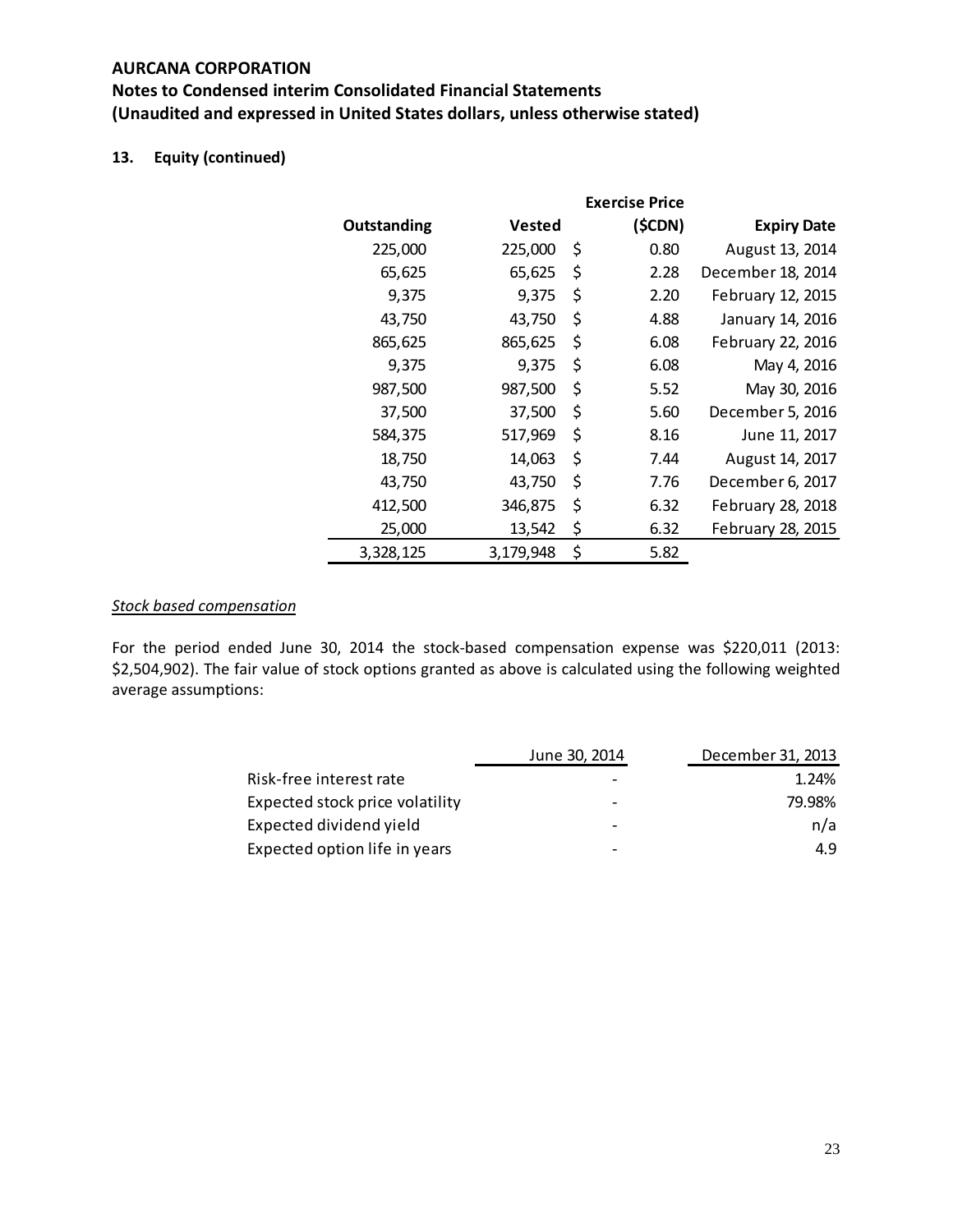# **13. Equity (continued)**

|                               | Number of    |
|-------------------------------|--------------|
| Common Share Purchase         | Common Share |
| Warrants                      | Warrants     |
|                               |              |
| Balance, December 31, 2012    | 9,142,762    |
| Issued                        |              |
| Fxercised                     | (31,098)     |
| Expired                       |              |
| <b>Balance, June 30, 2013</b> | 9,111,664    |
| Issued                        | 1,000,000    |
| <b>Fxercised</b>              | (3,000)      |
| Expired                       | (3,303,433)  |
| Balance, December 31, 2013    | 6,805,231    |
| Issued                        | 9,732,908    |
| Exercised                     |              |
| Expired                       |              |
| <b>Balance, June 30, 2014</b> | 16,538,139   |

As of June 30, 2014 details of outstanding warrants are as follows:

| Number of Common |                |                    |
|------------------|----------------|--------------------|
| Share Purchase   | Exercise Price |                    |
| Warrants         | (CDN)          | Expiry Date        |
|                  |                |                    |
| 1,000,000        | \$2.31         | September 26, 2014 |
| 5,511,481        | \$2.04         | December 7, 2014   |
| 293,750          | \$2.49         | June 30, 2015      |
| 9,200,000        | \$0.80         | June 20, 2017      |
| 532,908          | \$0.55         | June 20, 2016      |
| 16,538,139       |                |                    |

The fair value of share purchase warrants issued as per above is calculated using the following weighted average assumptions:

|                                 | June 30, 2014 | December 31, 2013 |
|---------------------------------|---------------|-------------------|
| Risk-free interest rate         | 1.12%         | 1.21%             |
| Expected stock price volatility | 66.14%        | 101.42%           |
| Expected dividend yield         | n/a           | n/a               |
| Expected warrant life in years  | 2.9           | 1.0               |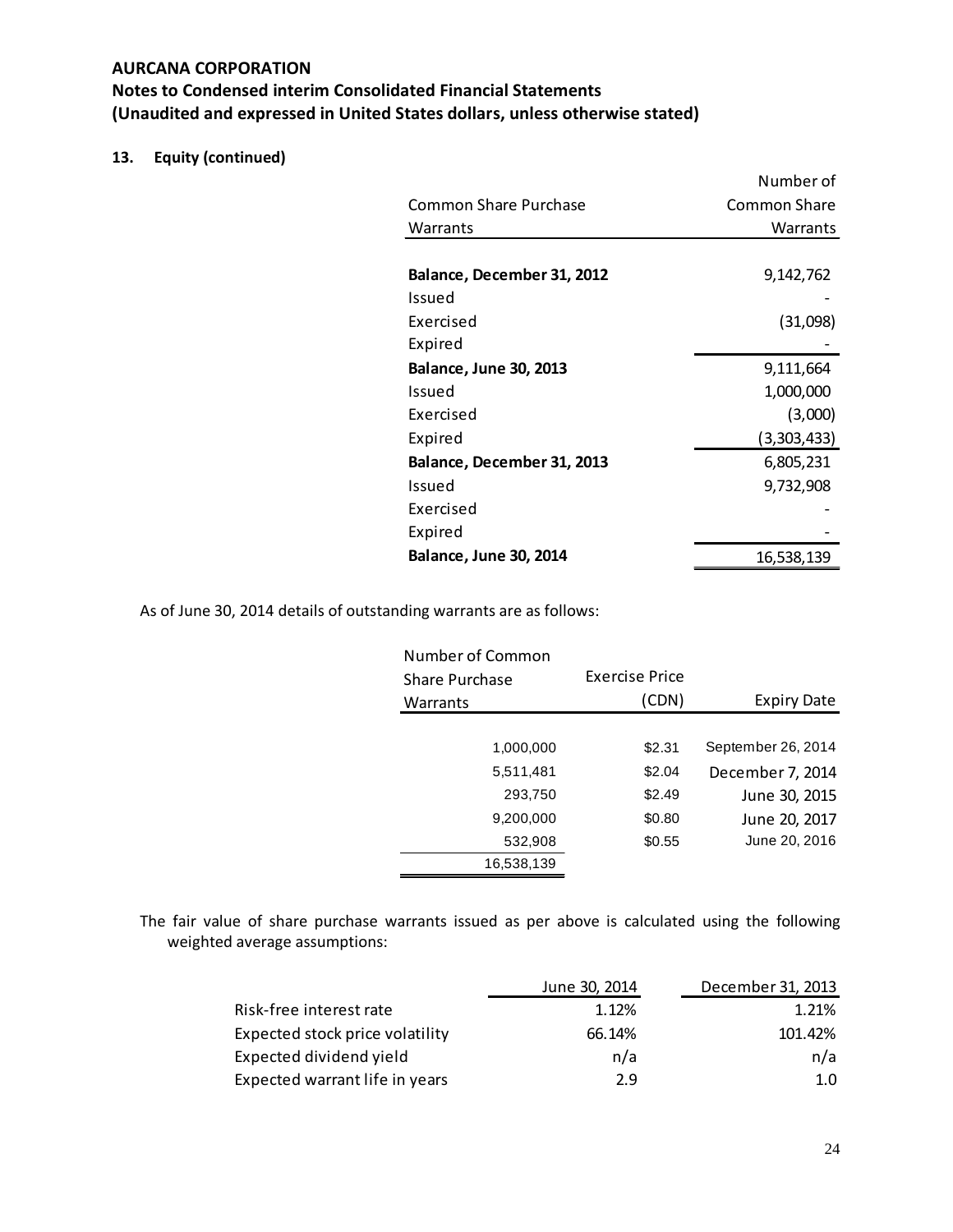## **14. Non-Controlling Interest**

The non-controlling interest is comprised of the following:

| Balance, December 31, 2012                                  | 44.148   |
|-------------------------------------------------------------|----------|
| Non-controlling interest's share of profit in La Negra Mine | 4,848    |
| <b>Balance, June 30, 2013</b>                               | 48,996   |
| Non-controlling interest's share of (loss) in La Negra Mine | (3, 512) |
| Balance, December 31, 2013                                  | 45,484   |
| Non-controlling interest's share of profit in La Negra Mine | (657)    |
| <b>Balance, June 30, 2014</b>                               | 44.827   |

#### **15. Related Party Transactions**

Except as noted elsewhere in these consolidated financial statements, the Company conducted the following related party transactions:

a) Trading transactions

The Company's related parties consist of companies owned by executive officers and directors and payments to these parties are as follows:

|                               |      | June 30 |  | June 30 |
|-------------------------------|------|---------|--|---------|
|                               | Note | 2014    |  | 2013    |
| Technical and consulting fees |      | 25.620  |  | 237,672 |
| Management fees               | (ii) | 210,553 |  | 242,420 |
| Consulting fees               |      | 236,173 |  | 480,092 |

- i) To companies controlled by officers or directors.
- ii) To a company controlled by the former President & CEO for management services performed (On July 9, 2014 Kevin Drover has been appointed as the new President & CEO of the Company).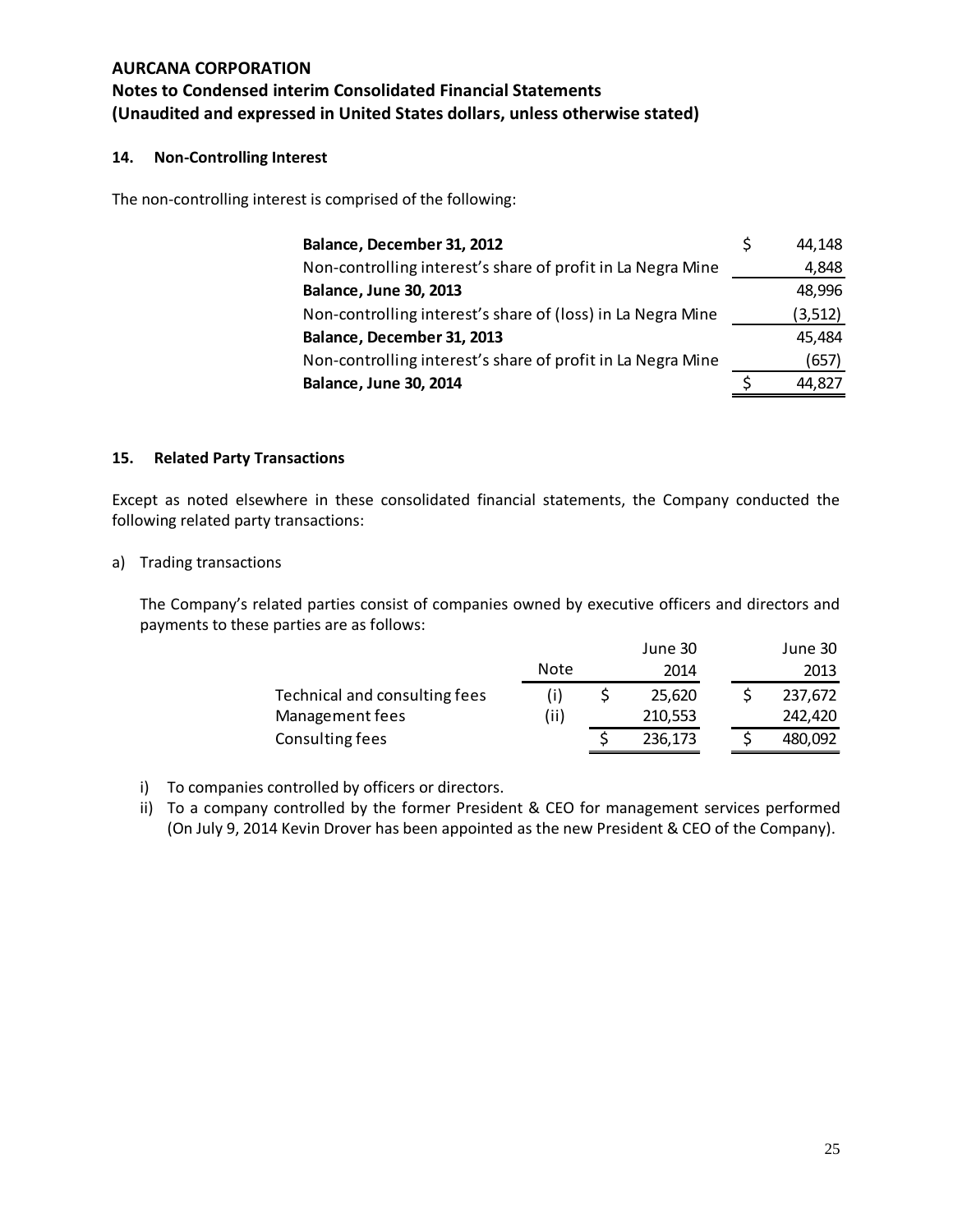# **Notes to Condensed interim Consolidated Financial Statements (Unaudited and expressed in United States dollars, unless otherwise stated)**

## **15. Related Party Transactions (continued)**

b) Compensation of key management personnel

|                          | June 30 |  | June 30   |
|--------------------------|---------|--|-----------|
|                          | 2014    |  | 2013      |
| Consulting fees          | 236,173 |  | 480,092   |
| Directors' fees          | 86,433  |  | 140,407   |
| Officer salaries         | 153,477 |  | 153,574   |
| Stock-based compensation | 220,011 |  | 2,504,902 |
|                          | 696,094 |  | 3,278,975 |

c) As a result of the Orion loan amendment the Company issued shares to Orion Mine Finance (Master) Fund I LP (Note 10) which became a related party to the Company. Transactions with Orion:

|                                       | June 30    | June 30 |
|---------------------------------------|------------|---------|
|                                       | 2014       | 2013    |
| Repayment of loan principal           | 5,833,333  |         |
| Payment of interest                   | 1,218,750  |         |
| Loss on offtake agreement cancelation | 4,500,000  |         |
|                                       | 11,552,083 |         |

#### **16. Commitments and contingencies**

#### **Supply agreements**

On March 2011, La Negra signed a sales contract with Glencore, whereby Glencore's Mexican subsidiary (Metagri), agreed to purchase 100% of the lead concentrate to be produced at the La Negra mine until the end of 2013. Prices set in both agreements are based on the average of the month in which the shipment is made as per the published prices in the Metal Bulletin in London in US dollars. During July 2013, the agreement with Glencore was extended for 2014 and amended to include lead, copper and zinc concentrates.

On April 29, 2014, Aurcana entered into an agreement to amend the terms of its US\$50,000,000 outstanding unsecured loan (the "Loan") owing to MF2 Investment Holding Company (Cayman) Limited (the "Original Lender"), an affiliate of Orion Mine Finance Group, as originally announced on September 19, 2013. The Original Lender assigned all of its rights and obligations under the original Loan Agreement and related transaction documents to Orion Mine Finance (Master) Fund I LP (the "Lender"), an affiliate of Orion Mine Finance Group. Pursuant to an amended and restated credit facility agreement (the "Amended Credit Facility Agreement") between the Company and the Lender dated April 29, 2014, the principal amount under the Loan has been reduced to US\$40,000,000. In consideration for an aggregate debt settlement of US\$10,333,333, Aurcana issued 16,499,501 common shares of the Company (the "Settlement Shares") to the Lender at an issue price of US\$0.62 or Cdn\$0.69, in consideration for reducing the principal amount outstanding under the Loan and terminating the Offtake Agreement in respect of the Shafter Mine. The Loan is to be repaid in 48 equal monthly installments. Early prepayment may occur at any time without charges. Interest on the Loan continues to accrue at a rate equal to LIBOR (subject to a minimum of 1%) plus 5.5% per annum. Concurrently, Aurcana entered into offtake agreements with the Lender in respect of copper, zinc and lead concentrate produced at its La Negra mine for the period from January 1, 2017 to December 31, 2020.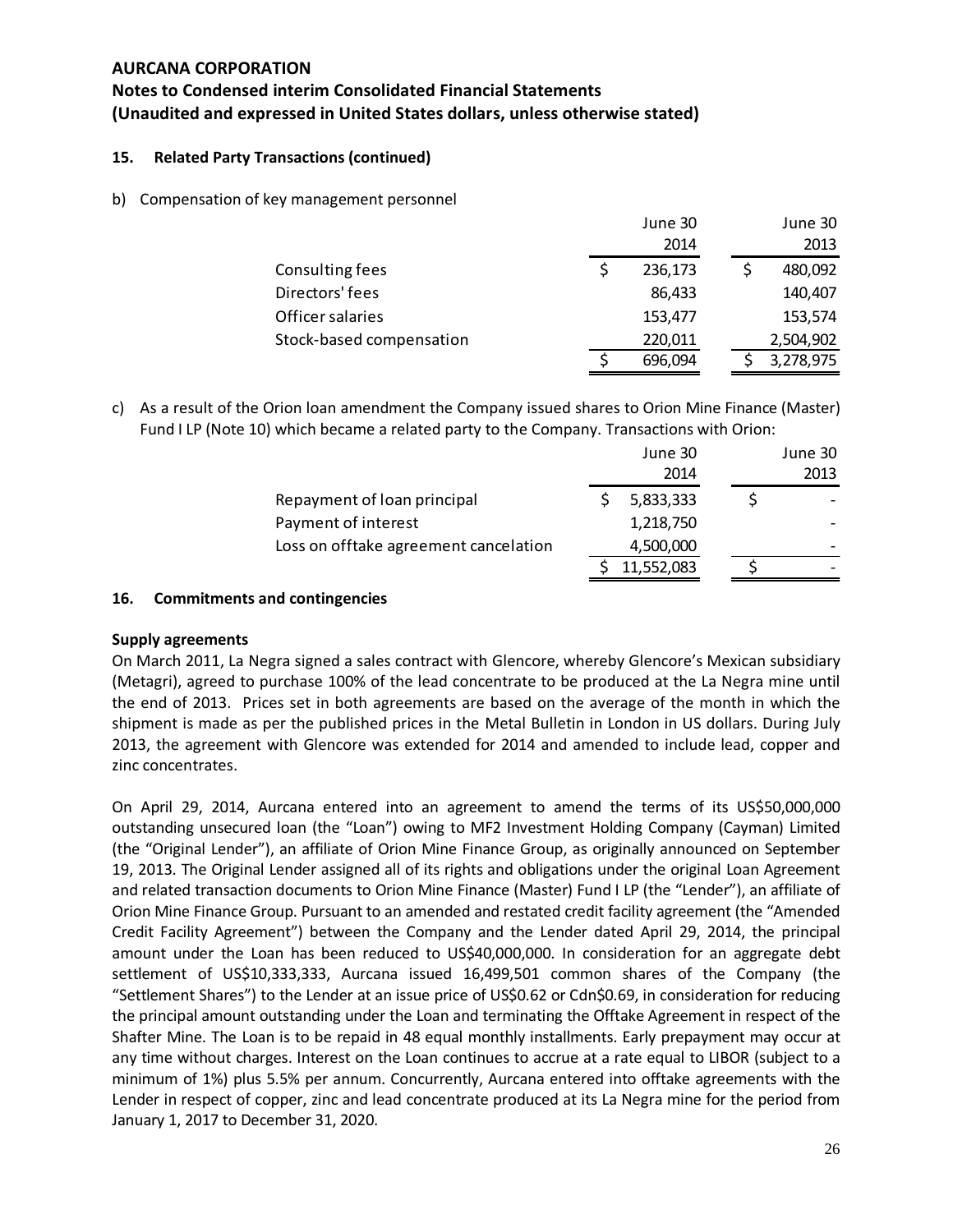# **Notes to Condensed interim Consolidated Financial Statements (Unaudited and expressed in United States dollars, unless otherwise stated)**

#### **16. Commitments and contingencies (continued)**

#### **Office Lease**

Effective May 1, 2010, the Company leases office space which expires on April 30, 2015. The minimum annual payments are \$93,340.

#### **Shafter equipment operating lease**

On December 1, 2013 the Company signed an operating lease agreement for mining equipment for Shafter in the amount of \$1,227,024 with a term of 30 months and \$44,467 equal payments.

#### **La Negra equipment operating lease.**

The company has an operating lease agreement for La Negra in the amount of \$1,954,756 with a term of 36 months and \$55,295 equal payments; signed on September 24, 2013.

#### **Class action**

A class action has been filed in the Ontario Superior Court of Justice naming the Company and two former officers of the Company as defendants. The plaintiffs assert that certain of the Company's news releases misrepresented the production level at the Shafter Property. The plaintiffs also assert that the Company had reasonable grounds to believe, and therefore ought to have disclosed, that the resource estimates in respect of Shafter published by the Company between June 2012 and October 2013 were incorrect. The plaintiff seeks to certify a class action on behalf of a class that purchased the Company's publicly traded securities between June 11, 2012 to December 19, 2013, and seeks damages on behalf of that class in the sum of \$150 million or such other sum as the court finds appropriate. The Company intends to vigorously dispute these allegations. Management has not disclosed the amount of any provision or expected insurance recovery as the net amount of these is not expected to be material and to disclose the amounts could be prejudicial."

Off Balance sheet arrangements – None applicable other than the operating lease commitments disclosed.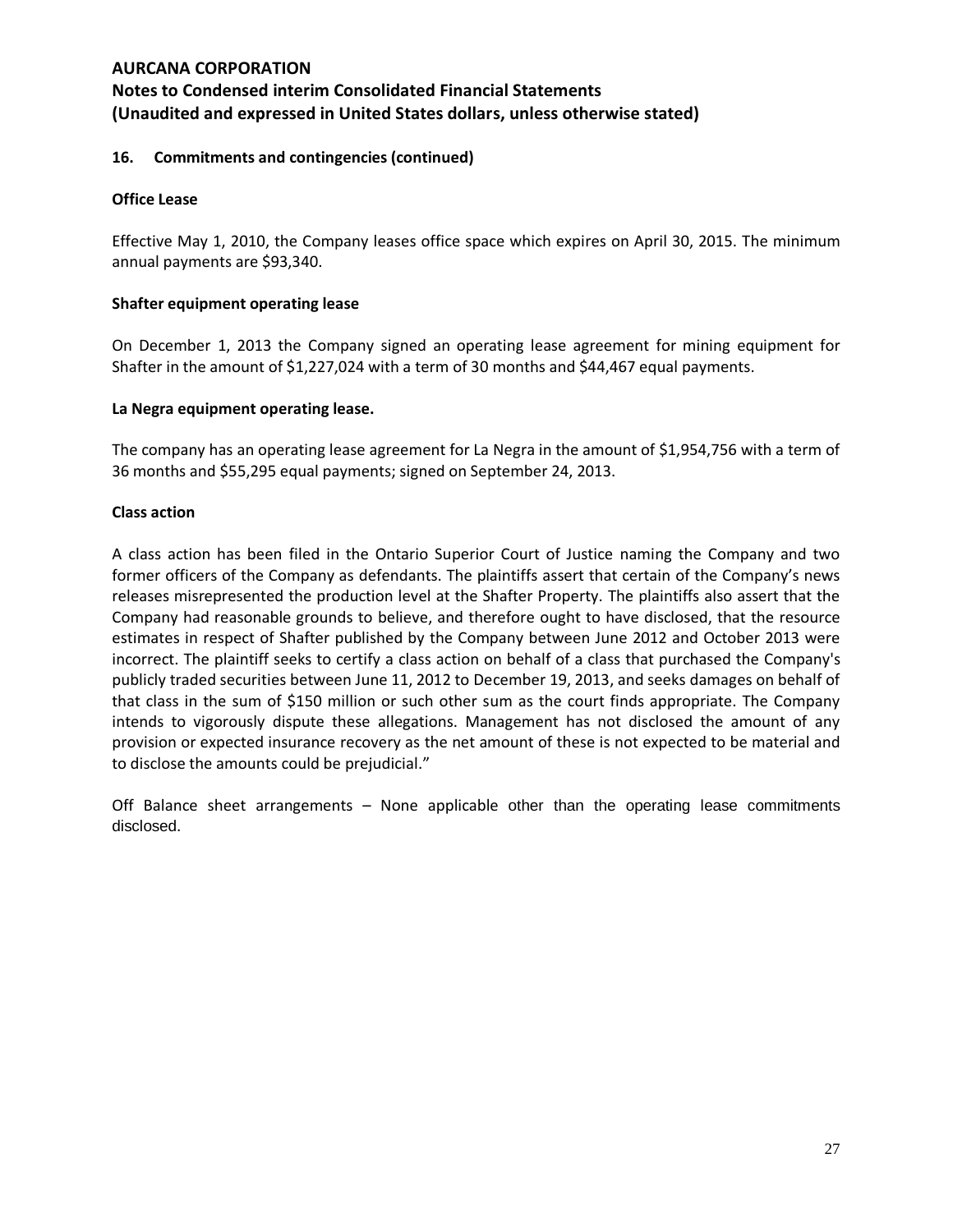## **17. Supplemental Cash Flow Information**

Cash and cash equivalents of the Company are comprised of bank balances and short-term investments, which are convertible to cash, with an initial term of 90 days or less as follows:

|                           | June 30   | December 31  |
|---------------------------|-----------|--------------|
|                           | 2014      | 2013         |
|                           |           |              |
| Cash                      | 3,436,179 | \$20,239,721 |
| Short-term investments    | 4.431     | 37,789       |
| Cash and cash equivalents | 3,440,610 | 20,277,510   |

Supplemental disclosures of cash flow information for six months ended:

|                       | June 30   | June 30   |
|-----------------------|-----------|-----------|
|                       | 2014      | 2013      |
|                       |           |           |
| Cash interest paid    | 1,729,062 | 212,731   |
| Tax installments paid | $\,$      | 1,425,532 |

The short-term investments were made on an overnight basis and at rates from 0.2% to 1.1% per annum.

On April 29, 2014, Aurcana amend the terms of its US\$50,000,000 outstanding unsecured loan and restated the credit facility agreement with Orion. The principal amount under the Loan has been reduced to US\$40,000,000. In consideration for an aggregate debt settlement of US\$10,333,333, Aurcana issued 16,499,501 common shares of the Company to the Lender at a deemed issue price of US\$0.62 or Cdn\$0.69, in consideration for reducing the principal amount outstanding under the Loan and terminating the Offtake Agreement in respect of the Shafter Mine. As a result of this transaction, no cash was involved.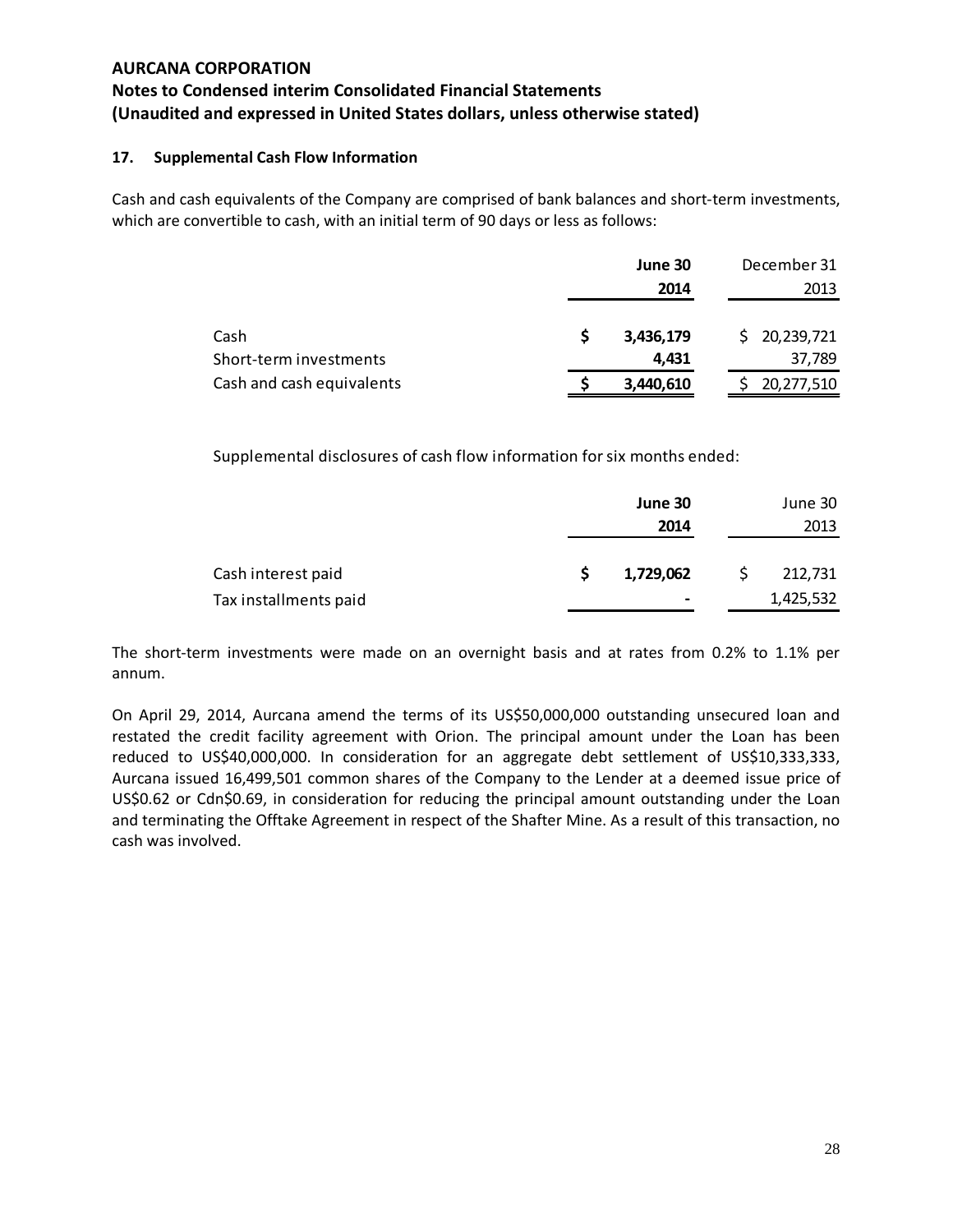# **Notes to Condensed interim Consolidated Financial Statements (Unaudited and expressed in United States dollars, unless otherwise stated)**

## **17. Supplemental Cash Flow Information (continued)**

Non-cash investing and financing activities are as follows:

|                                                                                                           | June 30<br>2014 |                     | June 30<br>2013 |
|-----------------------------------------------------------------------------------------------------------|-----------------|---------------------|-----------------|
| Increase (decrease) in accounts payable related<br>to construction in progress and equipment<br>suppliers | 1,941,181       | $\ddot{\mathsf{S}}$ | (925, 618)      |
| Interest on debt capitalized to Construction in<br>progress                                               |                 |                     | 206,376         |

#### **18. Segmented Information**

The reportable operating segments have been identified as the La Negra mine, the Shafter Property and Corporate and other segments. The Company manages its business, including the allocation of resources and assessment of performance, on a project by project basis, except where the Company's projects are substantially connected and share resources and administrative functions.

|                                          |                  |   |               | Corporate and  |                 |
|------------------------------------------|------------------|---|---------------|----------------|-----------------|
| June 30, 2014                            | La Negra         |   | Shafter       | other segments | Total           |
|                                          |                  |   |               |                |                 |
| Sales to external customers              | 22,286,936<br>S. | S |               | S              | 22,286,936<br>S |
| Mining operating expenses                | 16,782,020       |   |               |                | 16,782,020      |
| Royalties                                | 612,581          |   |               |                | 612,581         |
| Freight and delivery                     | 1,071,256        |   |               |                | 1,071,256       |
| Depreciation and amortization            | 1,804,553        |   |               |                | 1,804,553       |
| Depletion of mineral properties          | 38,655           |   |               |                | 38,655          |
| Gross income                             | 1,977,871        |   |               |                | 1,977,871       |
| Shafter production delay and other costs |                  |   | 1,032,900     |                | 1,032,900       |
| General and administrative expenses      | 444,374          |   | 135,943       | 12,035,924     | 12,616,241      |
| Intersegment charges (recovery)          | 2,182,986        |   |               | (2, 182, 986)  |                 |
| Income (loss) before income taxes        | (649,489)        |   | (1,168,843)   | (9,852,938)    | (11,671,270)    |
| Income tax expense                       | 204,646          |   |               | 60,233         | 264,879         |
| Net income (loss) for the year           | (854, 135)       |   | (1, 168, 843) | (9, 913, 171)  | (11,936,149)    |
| Property, plant and equipment            | 56, 143, 734     |   | 12,628,947    | 39,466         | 68,812,147      |
| Mineral properties                       | 3,511,885        |   | 15,500,000    |                | 19,011,885      |
| Total capital assets                     | 59,655,619       |   | 28,128,947    | 39,466         | 87,824,032      |
| Total assets                             | 69,008,058       |   | 34,246,078    | 8,759,874      | 112,014,010     |
| <b>Total liabilities</b>                 | 22,858,863       |   | 3,009,564     | 39,839,207     | 65,707,634      |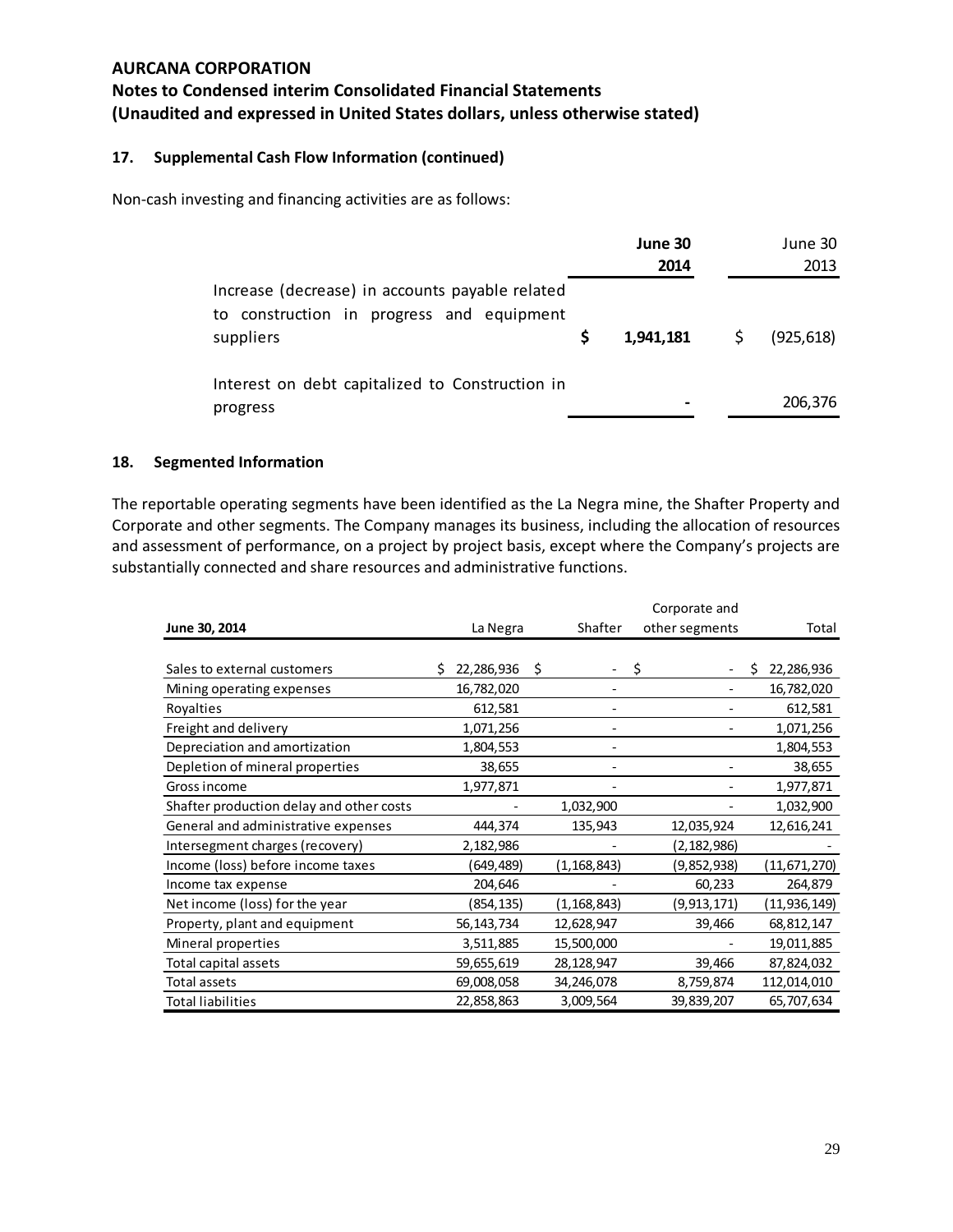## **18. Segmented Information (continued)**

|                                     |                 | Corporate and |                |                 |  |  |  |  |
|-------------------------------------|-----------------|---------------|----------------|-----------------|--|--|--|--|
| June 30, 2013                       | La Negra        | Shafter       | other segments | Total           |  |  |  |  |
|                                     |                 |               |                |                 |  |  |  |  |
| Sales to external customers         | 24,098,837<br>Ś | \$.           | \$             | 24,098,837<br>S |  |  |  |  |
| Mining operating expenses           | 13,854,710      |               |                | 13,854,710      |  |  |  |  |
| Royalties                           | 608,265         |               |                | 608,265         |  |  |  |  |
| Freight and delivery                | 894,563         | -             |                | 894,563         |  |  |  |  |
| Depreciation and amortization       | 1,379,669       |               |                | 1,379,669       |  |  |  |  |
| Depletion of mineral properties     | 17,251          |               |                | 17,251          |  |  |  |  |
| Gross income                        | 7,344,379       |               |                | 7,344,379       |  |  |  |  |
| General and administrative expenses | 526,681         | 309,954       | 4,521,643      | 5,358,278       |  |  |  |  |
| Intersegment charges (recovery)     | 1,917,046       |               | (1,917,046)    |                 |  |  |  |  |
| Income (loss) before income taxes   | 4,916,390       | (309,954)     | (2,620,335)    | 1,986,101       |  |  |  |  |
| Income tax expense (recovery)       | 1,407,657       |               | (67, 982)      | 1,339,675       |  |  |  |  |
| Net income for the year             | 3,508,733       | (309,954)     | (2,552,353)    | 646,426         |  |  |  |  |
| Property, plant and equipment       | 45,099,050      | 105,867,602   | 69,801         | 151,036,453     |  |  |  |  |
| Mineral properties                  | 3,640,632       | 42,600,626    |                | 46,241,258      |  |  |  |  |
| Total capital assets                | 48,739,682      | 148,468,228   | 69,801         | 197,277,711     |  |  |  |  |
| Total assets                        | 51,269,420      | 156,017,907   | 5,626,172      | 212,913,499     |  |  |  |  |
| <b>Total liabilities</b>            | 25,323,598      | 13,494,293    | 241,708        | 39,059,599      |  |  |  |  |

## **19. Cost of Sales**

|                                 | Three months ended June 30, |    |           |  |    |            | Six months ended June 30, |
|---------------------------------|-----------------------------|----|-----------|--|----|------------|---------------------------|
|                                 | 2014                        |    | 2013      |  |    | 2014       | 2013                      |
| Mine and Mill supplies          | \$<br>4,119,710             | \$ | 2,908,969 |  | \$ | 7,291,608  | \$<br>5,113,661           |
| Power                           | 812,252                     |    | 612,267   |  |    | 1,665,151  | 1,247,505                 |
| Salaries and benefits           | 3,949,797                   |    | 3,676,494 |  |    | 7,659,008  | 7,127,129                 |
| <b>Profit Sharing Employees</b> | (5,717)                     |    | 28,031    |  |    | 166,253    | 366,415                   |
| Rovalties                       | 262,473                     |    | 290,426   |  |    | 612,581    | 608,265                   |
| Freight and delivery            | 563,427                     |    | 594,020   |  |    | 1,071,256  | 894,563                   |
| Depreciation and amortization   | 912,119                     |    | 658,468   |  |    | 1,804,553  | 1,379,669                 |
| Depletion of mineral properties | 9,924                       |    | 8,626     |  |    | 38,655     | 17,251                    |
| <b>Total Cost of Sales</b>      | 10.623.985                  | Ŝ. | 8,777,300 |  |    | 20,309,065 | 16,754,458                |

Cost of sales includes change in finished goods inventory for the year for \$(238,253) (2013: \$553,928).

As part of the Cost of Sales, during the quarter ended June 30, 2014, La Negra mine recorded in this period non-recurrent expenses in the amount of \$300k thousand due to for the repairs of the motor of one of the three ball mills. Additional costs were incurred in the second quarter 2014 for handling and transportation to move copper and zinc concentrates from former buyer to the new one.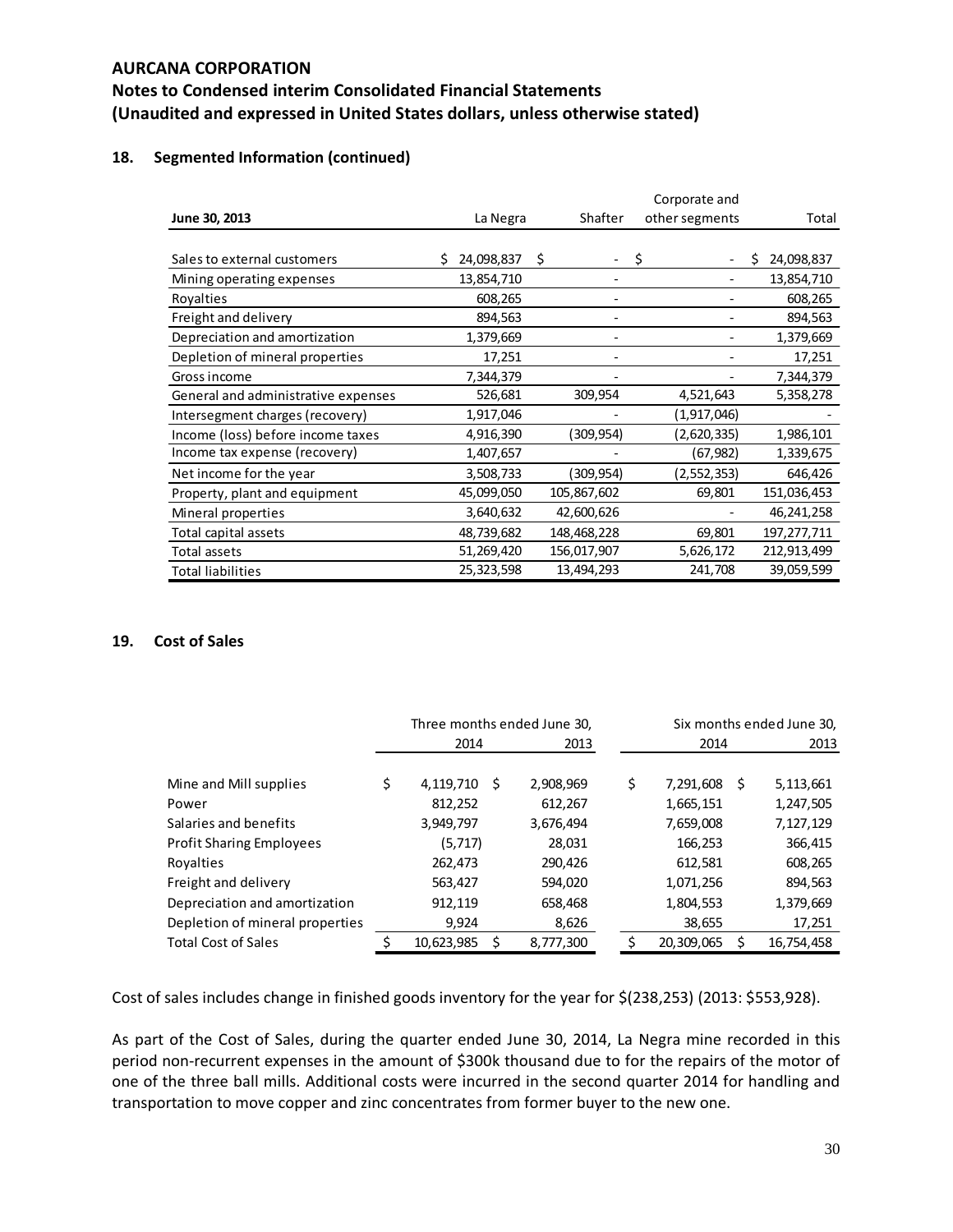# **Notes to Condensed interim Consolidated Financial Statements (Unaudited and expressed in United States dollars, unless otherwise stated)**

## **20. Administrative costs**

|                                      | Three months ended June 30, |         |    |           |      | Six months ended June 30, |     |           |
|--------------------------------------|-----------------------------|---------|----|-----------|------|---------------------------|-----|-----------|
|                                      | 2014<br>2013                |         |    |           | 2014 | 2013                      |     |           |
|                                      |                             |         |    |           |      |                           |     |           |
| Administrative costs[1]              | \$                          | 516,788 | \$ | 741,868   |      | \$1,056,134               | \$  | 1,485,188 |
| Professional fees                    |                             | 120,296 |    | 215,661   |      | 227,798                   |     | 378,396   |
| Investor relations                   |                             | 45,912  |    | 126,865   |      | 84,909                    |     | 257,540   |
| Marketing                            |                             | 14,408  |    | 150,966   |      | 60,801                    |     | 308,762   |
| Listing and filing fees              |                             | 84,853  |    | 32,694    |      | 95,862                    |     | 100,878   |
|                                      | \$                          | 782,257 | \$ | 1,268,054 |      | \$1,525,504               | \$  | 2,530,764 |
| [1] Administrative costs break down: |                             |         |    |           |      |                           |     |           |
| Management fees                      | \$                          | 110,111 | Ŝ. | 120,245   |      | \$.<br>210,553            | \$. | 242,420   |
| Rent and overhead                    |                             | 37,759  |    | 46,063    |      | 75,355                    |     | 92,090    |
| Travel and accommodation             |                             | 16,156  |    | 45,682    |      | 43,354                    |     | 149,517   |
| Office                               |                             | 20,705  |    | 57,559    |      | 47,810                    |     | 145,257   |
| Salaries and Consulting fees         |                             | 163,366 |    | 286,558   |      | 405,134                   |     | 537,573   |
| <b>Directors Fees</b>                |                             | 50,369  |    | 67,490    |      | 86,433                    |     | 140,407   |
| Other                                |                             | 118,322 |    | 118,271   |      | 187,495                   |     | 177,924   |
|                                      | \$                          | 516,788 | Ś  | 741,868   |      | \$1,056,134               | \$  | 1,485,188 |

## **21. Financing expense**

|                                                         | Three months ended June 30, |           |   |         |    | Six months ended June 30, |      |         |  |
|---------------------------------------------------------|-----------------------------|-----------|---|---------|----|---------------------------|------|---------|--|
|                                                         |                             | 2014      |   | 2013    |    | 2014                      |      | 2013    |  |
| Accretion of provision for                              |                             |           |   |         |    |                           |      |         |  |
| environmental rehabilitation<br>Accretion of Orion Ioan | Ś                           | 23,397    | S | 61,742  | \$ | 44,233                    | - \$ | 84.576  |  |
| (Note 10)<br>Financing expense and bank                 |                             | 824,940   |   |         |    | 2,609,062                 |      |         |  |
| charges                                                 |                             | 786,647   |   | 190,340 |    | 1,729,062                 |      | 212,731 |  |
|                                                         |                             | 1,634,984 |   | 252,082 |    | \$4,382,357               |      | 297,307 |  |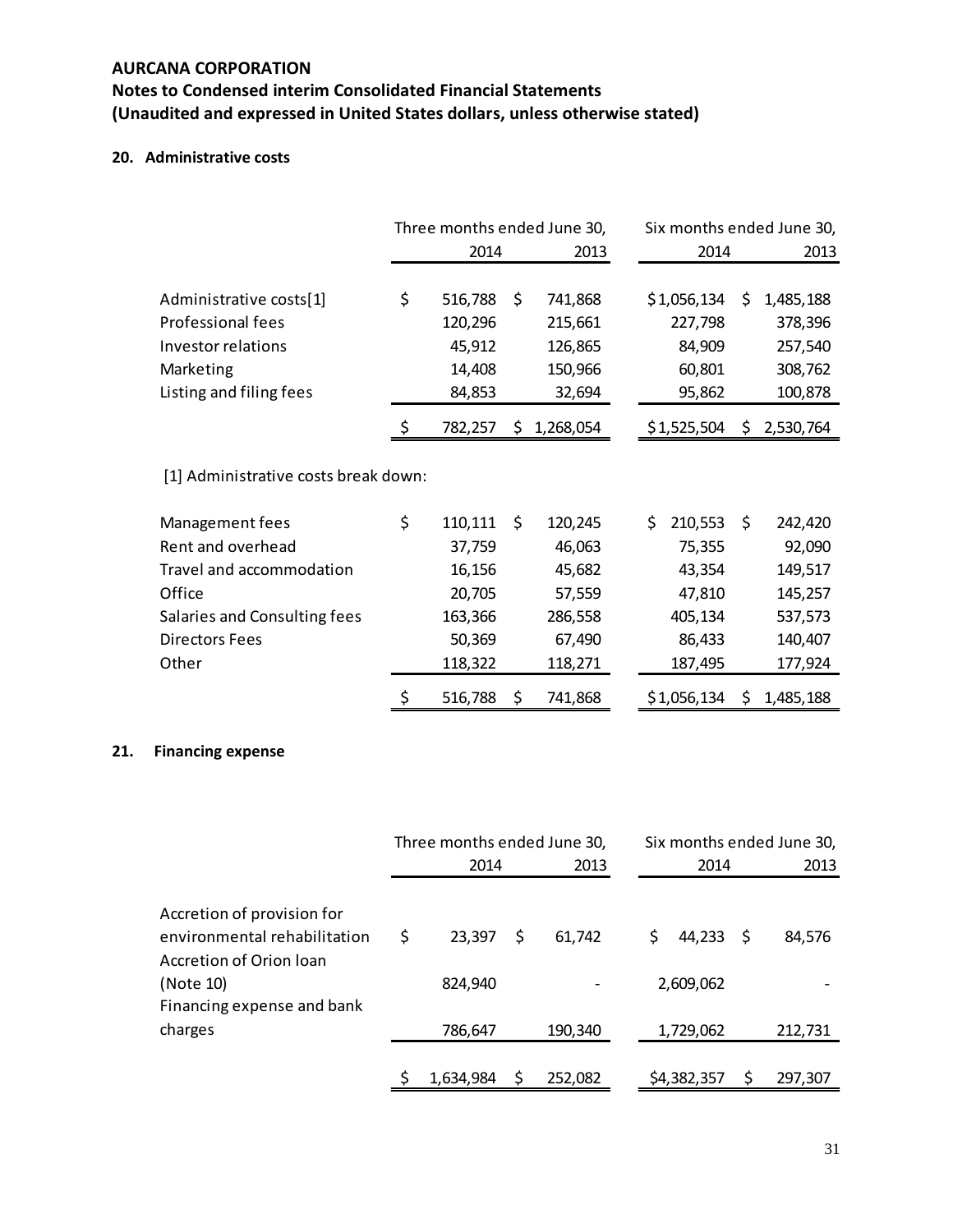## **22. Fair value measurements**

The Company's financial instruments include cash and cash equivalents, trade and other receivables, short-term investments, amounts receivable, accounts payable and accrued liabilities, borrowings, embedded derivative liability and long-term debt. The carrying values of cash and cash equivalents, trade and other receivables and accounts payable and accrued liabilities, approximate their fair values due to the relatively short‐term nature of these amounts.

The Company classifies the fair value of financial instruments within a hierarchy that prioritizes the inputs to fair value measurement. The three levels of the fair value hierarchy are: Level 1, which are inputs that are unadjusted quoted prices in active markets for identical assets or liabilities; Level 2, which are inputs other than Level 1 quoted prices that are observable for the asset or liability, either directly or indirectly; and Level 3, which are inputs for the asset or liability that are not based on observable market data.

| <b>Recurring measurements</b> | Fair Value<br>Through Profit<br>or Loss | Loans and<br>Receivables                                                                                                                          | <b>Other Financial</b><br>Assets and<br>Liabilities | Total              | Fair Value<br>Hierarchy |
|-------------------------------|-----------------------------------------|---------------------------------------------------------------------------------------------------------------------------------------------------|-----------------------------------------------------|--------------------|-------------------------|
| <b>Financial Liabilities</b>  |                                         |                                                                                                                                                   |                                                     |                    |                         |
| Derivative liabilities        | \$ (3, 147, 272) \$                     |                                                                                                                                                   | $- S$                                               | $-$ \$ (3,147,272) | Level 3                 |
| <b>Borrowings</b>             | $\overline{\phantom{0}}$                | $\qquad \qquad \blacksquare$                                                                                                                      | (35, 410, 745)                                      | (35, 410, 745)     | n/a                     |
| Capital lease                 |                                         |                                                                                                                                                   | (1, 164, 663)                                       | (1, 164, 663)      | n/a                     |
|                               | $(3, 147, 272)$ \$                      | $\hskip1.6pt\hskip1.6pt\hskip1.6pt\hskip1.6pt\hskip1.6pt\hskip1.6pt\hskip1.6pt\hskip1.6pt\hskip1.6pt\hskip1.6pt\hskip1.6pt\hskip1.6pt\hskip1.6pt$ | (36, 575, 408)                                      | $$$ (39,722,680)   |                         |

The following table summarizes the fair value hierarchy, as of June, 2014:

The following table summarizes the fair value hierarchy, as of December 31, 2013:

| <b>Recurring measurements</b> | Fair Value<br>Through Profit<br>or Loss | Loans and<br>Receivables | <b>Other Financial</b><br>Assets and<br>Liabilities | Total            | Fair Value<br>Hierarchy |
|-------------------------------|-----------------------------------------|--------------------------|-----------------------------------------------------|------------------|-------------------------|
| <b>Financial Liabilities</b>  |                                         |                          |                                                     |                  |                         |
| Derivative liabilities        | \$ (10,932,524) \$                      |                          | - S                                                 | \$(10, 932, 524) | Level 3                 |
| <b>Borrowings</b>             | $\overline{\phantom{a}}$                | $\overline{\phantom{a}}$ | (41, 816, 660)                                      | (41,816,660)     | n/a                     |
| Capital lease                 | $\overline{\phantom{0}}$                |                          | (5,240,404)                                         | (5, 240, 404)    | n/a                     |
|                               | \$(10, 932, 524)                        | $\blacksquare$           | (47,057,064)                                        | \$(57,989,588)   |                         |

The carrying value and fair value of trade and other receivable and accounts payable and accrued liabilities as of June 30, 2014 are approximately the same. The Company assesses its financial instruments and non‐financial contracts on a regular basis to determine the existence of any embedded derivatives which would be required to be accounted for separately at fair value and to ensure that any embedded derivatives are accounted for in accordance with the Company's policy.

The valuation technique used in the determination of fair values within Level 3 of the hierarchy, and the key unobservable inputs used in the valuation model are disclosed in Note 10.